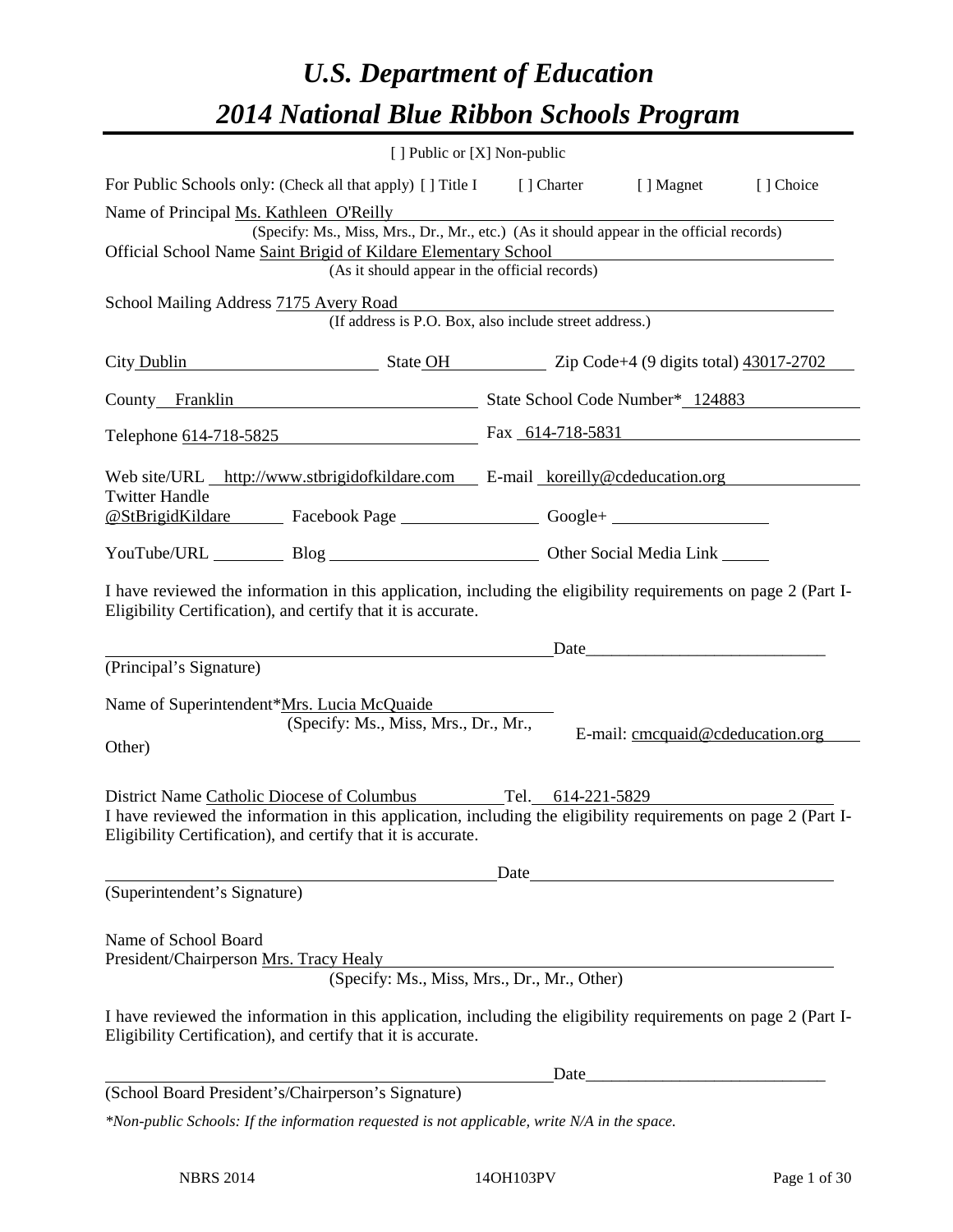# **Include this page in the school's application as page 2.**

The signatures on the first page of this application (cover page) certify that each of the statements below concerning the school's eligibility and compliance with U.S. Department of Education, Office for Civil Rights (OCR) requirements is true and correct.

- 1. The school configuration includes one or more of grades K-12. (Schools on the same campus with one principal, even a K-12 school, must apply as an entire school.)
- 2. The school has made its Annual Measurable Objectives (AMOs) or Adequate Yearly Progress (AYP) each year for the past two years and has not been identified by the state as "persistently dangerous" within the last two years.
- 3. To meet final eligibility, a public school must meet the state's AMOs or AYP requirements in the 2013-2014 school year and be certified by the state representative. Any status appeals must be resolved at least two weeks before the awards ceremony for the school to receive the award.
- 4. If the school includes grades 7 or higher, the school must have foreign language as a part of its curriculum.
- 5. The school has been in existence for five full years, that is, from at least September 2008 and each tested grade must have been part of the school for the past three years.
- 6. The nominated school has not received the National Blue Ribbon Schools award in the past five years: 2009, 2010, 2011, 2012, or 2013.
- 7. The nominated school has no history of testing irregularities, nor have charges of irregularities been brought against the school at the time of nomination. The U.S. Department of Education reserves the right to disqualify a school's application and/or rescind a school's award if irregularities are later discovered and proven by the state.
- 8. The nominated school or district is not refusing Office of Civil Rights (OCR) access to information necessary to investigate a civil rights complaint or to conduct a district-wide compliance review.
- 9. The OCR has not issued a violation letter of findings to the school district concluding that the nominated school or the district as a whole has violated one or more of the civil rights statutes. A violation letter of findings will not be considered outstanding if OCR has accepted a corrective action plan from the district to remedy the violation.
- 10. The U.S. Department of Justice does not have a pending suit alleging that the nominated school or the school district as a whole has violated one or more of the civil rights statutes or the Constitution's equal protection clause.
- 11. There are no findings of violations of the Individuals with Disabilities Education Act in a U.S. Department of Education monitoring report that apply to the school or school district in question; or if there are such findings, the state or district has corrected, or agreed to correct, the findings.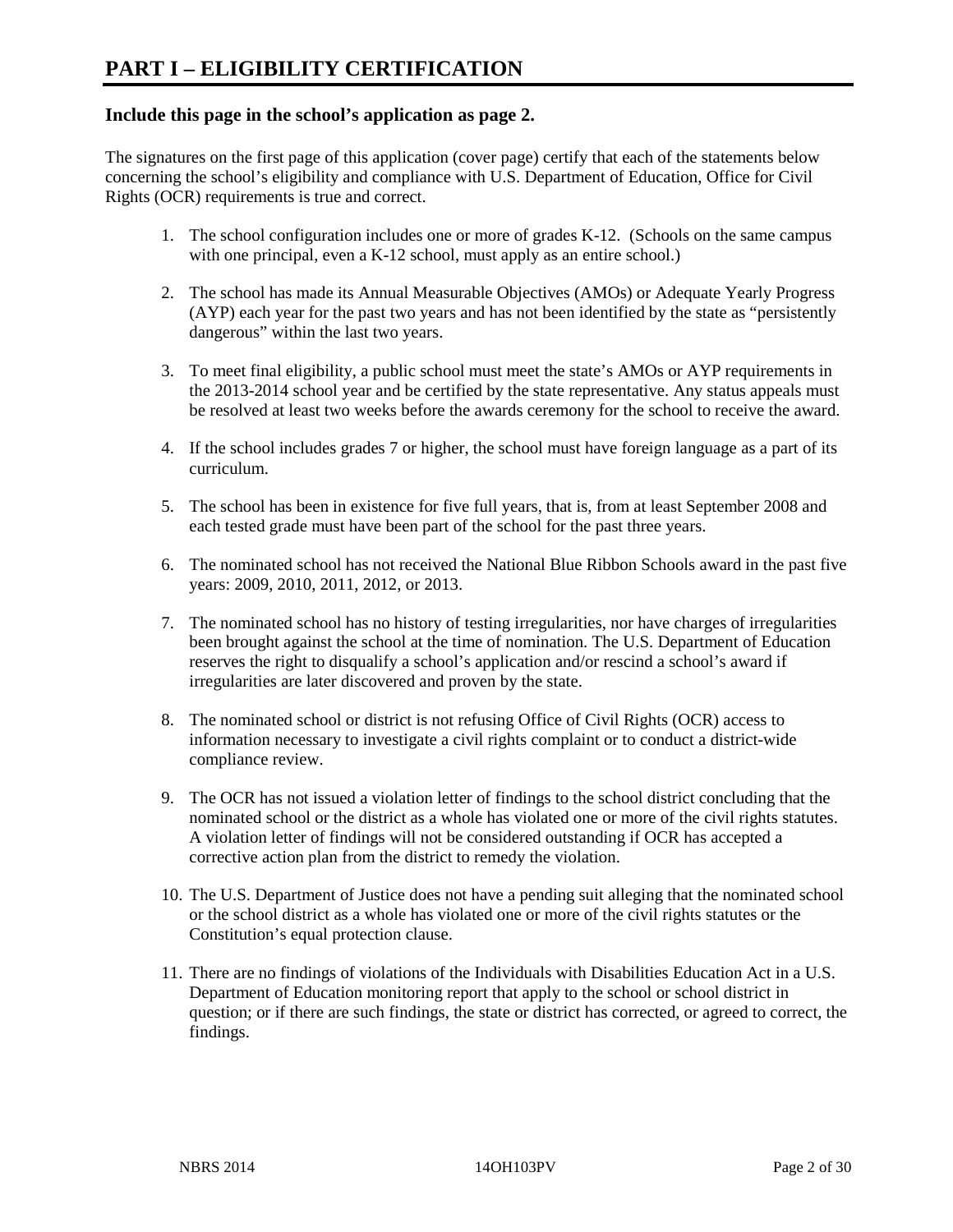# **PART II - DEMOGRAPHIC DATA**

# **All data are the most recent year available.**

**DISTRICT** (Question 1 is not applicable to non-public schools)

| -1. | Number of schools in the district<br>(per district designation): | $\underline{0}$ Elementary schools (includes K-8)<br>0 Middle/Junior high schools |
|-----|------------------------------------------------------------------|-----------------------------------------------------------------------------------|
|     |                                                                  | 0 High schools                                                                    |
|     |                                                                  | $0 K-12$ schools                                                                  |

#### 0 TOTAL

# **SCHOOL** (To be completed by all schools)

- 2. Category that best describes the area where the school is located:
	- [] Urban or large central city
	- [] Suburban with characteristics typical of an urban area
	- [X] Suburban
	- [ ] Small city or town in a rural area
	- [ ] Rural
- 3. 12 Number of years the principal has been in her/his position at this school.
- 4. Number of students as of October 1 enrolled at each grade level or its equivalent in applying school:

| Grade           | # of         | # of Females | <b>Grade Total</b> |
|-----------------|--------------|--------------|--------------------|
|                 | <b>Males</b> |              |                    |
| <b>PreK</b>     | 0            | 0            | 0                  |
| K               | 33           | 39           | 72                 |
| 1               | 35           | 34           | 69                 |
| 2               | 32           | 26           | 58                 |
| 3               | 28           | 34           | 62                 |
| 4               | 27           | 38           | 65                 |
| 5               | 23           | 38           | 61                 |
| 6               | 32           | 20           | 52                 |
| 7               | 41           | 28           | 69                 |
| 8               | 35           | 33           | 68                 |
| 9               | 0            | 0            | 0                  |
| 10              | 0            | 0            | 0                  |
| 11              | $\theta$     | 0            | 0                  |
| 12              | $\theta$     | 0            | 0                  |
| <b>Total</b>    | 286          | 290          | 576                |
| <b>Students</b> |              |              |                    |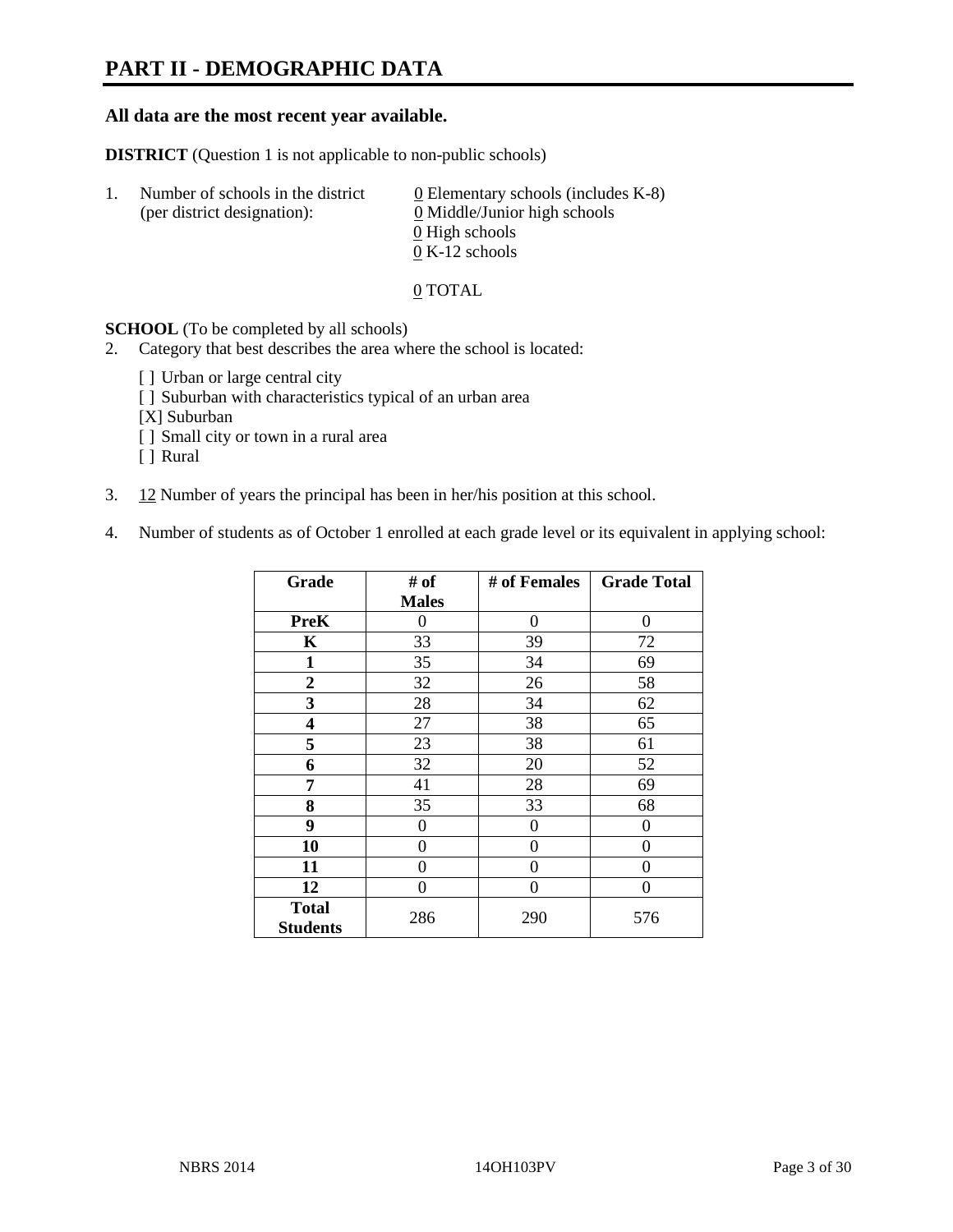5. Racial/ethnic composition of  $\qquad \qquad \underline{0}$  % American Indian or Alaska Native the school: 2 % Asian

 0 % Black or African American 1 % Hispanic or Latino 0 % Native Hawaiian or Other Pacific Islander 94 % White 2 % Two or more races **100 % Total** 

(Only these seven standard categories should be used to report the racial/ethnic composition of your school. The Final Guidance on Maintaining, Collecting, and Reporting Racial and Ethnic Data to the U.S. Department of Education published in the October 19, 2007 *Federal Register* provides definitions for each of the seven categories.)

6. Student turnover, or mobility rate, during the 2012 - 2013 year: 8%

This rate should be calculated using the grid below. The answer to (6) is the mobility rate.

| <b>Steps For Determining Mobility Rate</b>         | Answer |
|----------------------------------------------------|--------|
| (1) Number of students who transferred to          |        |
| the school after October 1, 2012 until the         | 11     |
| end of the school year                             |        |
| (2) Number of students who transferred             |        |
| <i>from</i> the school after October 1, 2012 until | 34     |
| the end of the 2012-2013 school year               |        |
| (3) Total of all transferred students [sum of      | 45     |
| rows $(1)$ and $(2)$ ]                             |        |
| (4) Total number of students in the school as      | 576    |
| of October 1                                       |        |
| $(5)$ Total transferred students in row $(3)$      | 0.078  |
| divided by total students in row (4)               |        |
| $(6)$ Amount in row $(5)$ multiplied by 100        | 8      |

# 7. English Language Learners (ELL) in the school: 0 %

Number of non-English languages represented: 0 Specify non-English languages:

0 Total number ELL

8. Students eligible for free/reduced-priced meals:  $0\%$ 

Total number students who qualify:  $\frac{2}{3}$ 

If this method is not an accurate estimate of the percentage of students from low-income families, or the school does not participate in the free and reduced-priced school meals program, supply an accurate estimate and explain how the school calculated this estimate.

0.3% students eligible for free/reduced-priced meals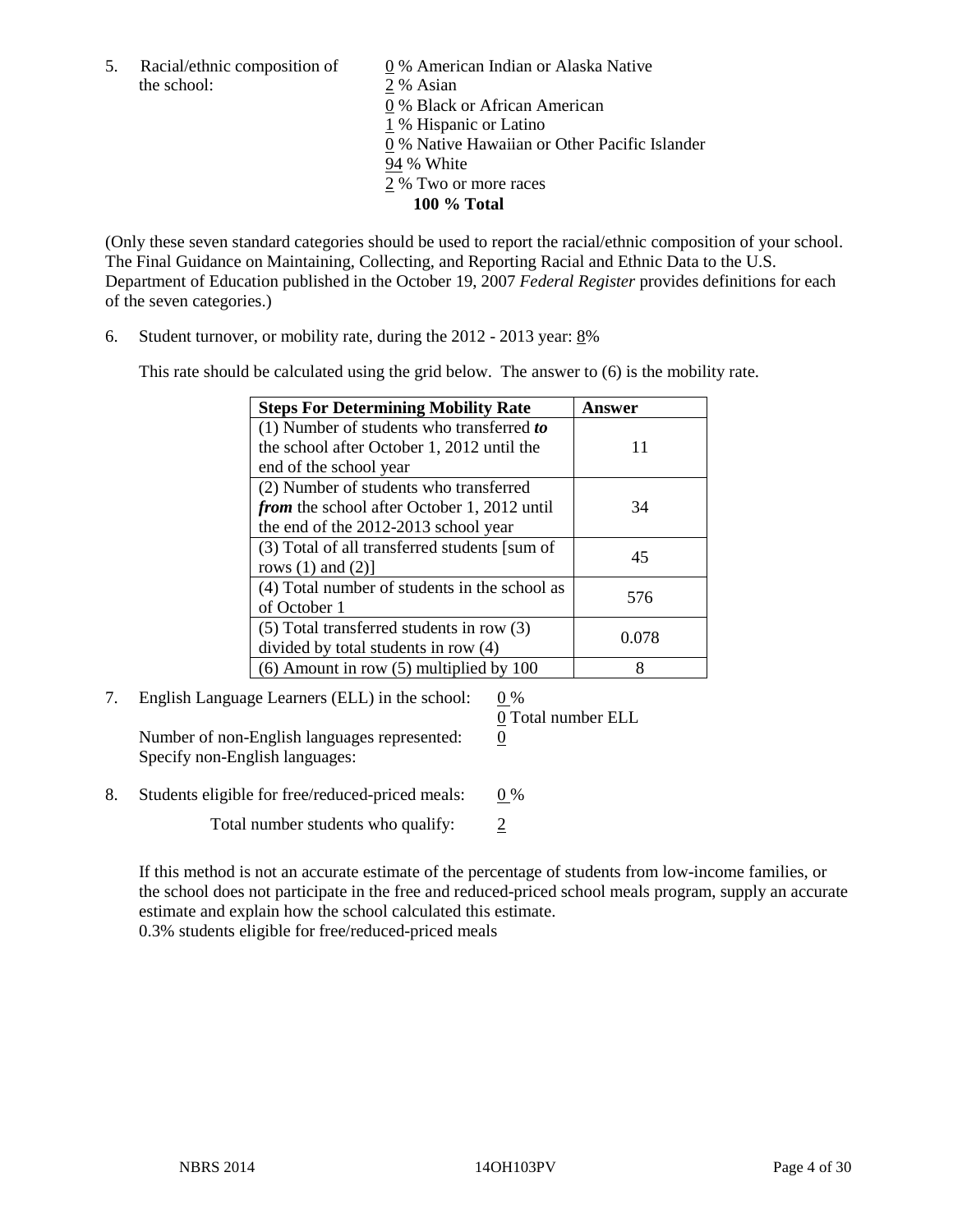72 Total number of students served

Indicate below the number of students with disabilities according to conditions designated in the Individuals with Disabilities Education Act. Do not add additional categories.

| marriaans with Disabilities Laacahon rict. Do not aaa aaanonin categorites. |                                         |
|-----------------------------------------------------------------------------|-----------------------------------------|
| 3 Autism                                                                    | 1 Orthopedic Impairment                 |
| 0 Deafness                                                                  | 6 Other Health Impaired                 |
| 0 Deaf-Blindness                                                            | 6 Specific Learning Disability          |
| 0 Emotional Disturbance                                                     | 51 Speech or Language Impairment        |
| 2 Hearing Impairment                                                        | 2 Traumatic Brain Injury                |
| 0 Mental Retardation                                                        | 1 Visual Impairment Including Blindness |
| 0 Multiple Disabilities                                                     | <b>0</b> Developmentally Delayed        |

10. Use Full-Time Equivalents (FTEs), rounded to nearest whole numeral, to indicate the number of personnel in each of the categories below:

|                                       | <b>Number of Staff</b> |
|---------------------------------------|------------------------|
| Administrators                        |                        |
| Classroom teachers                    | 19                     |
| Resource teachers/specialists         |                        |
| e.g., reading, math, science, special | 14                     |
| education, enrichment, technology,    |                        |
| art, music, physical education, etc.  |                        |
| Paraprofessionals                     | 19                     |
| Student support personnel             |                        |
| e.g., guidance counselors, behavior   |                        |
| interventionists, mental/physical     |                        |
| health service providers,             |                        |
| psychologists, family engagement      |                        |
| liaisons, career/college attainment   |                        |
| coaches, etc.                         |                        |
|                                       |                        |

11. Average student-classroom teacher ratio, that is, the number of students in the school divided by the FTE of classroom teachers, e.g.,  $22:1$   $30:1$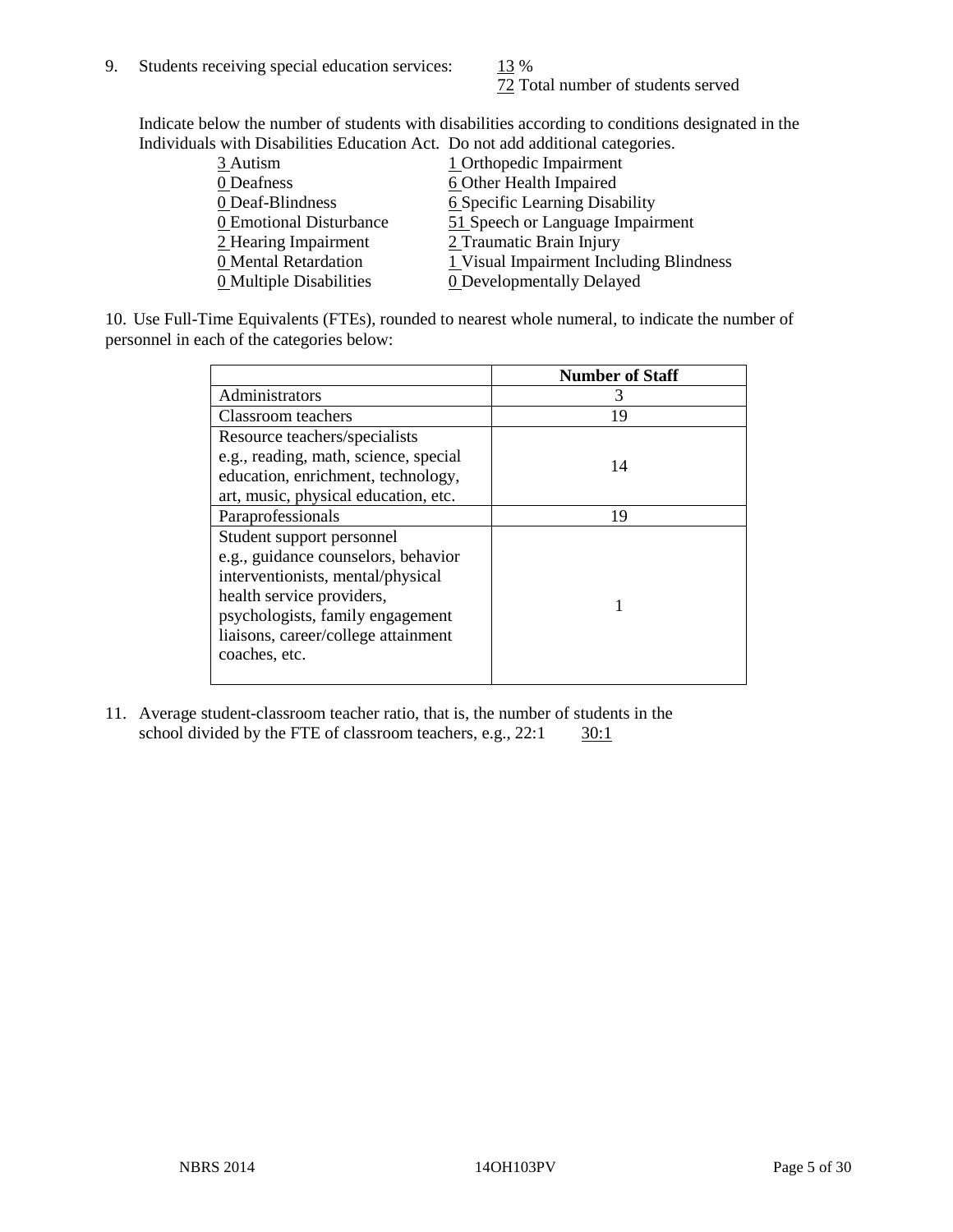12. Show daily student attendance rates. Only high schools need to supply yearly graduation rates.

| <b>Required Information</b> | 2012-2013 | 2011-2012 | 2010-2011 | 2009-2010 | 2008-2009 |
|-----------------------------|-----------|-----------|-----------|-----------|-----------|
| Daily student attendance    | 95%       | 96%       | 96%       | 96%       | 96%       |
| High school graduation rate | 0%        | 0%        | 0%        | 0%        | 0%        |

## 13. **For schools ending in grade 12 (high schools)**

Show percentages to indicate the post-secondary status of students who graduated in Spring 2013

| <b>Post-Secondary Status</b>                  |    |
|-----------------------------------------------|----|
| Graduating class size                         |    |
| Enrolled in a 4-year college or university    | 0% |
| Enrolled in a community college               | 0% |
| Enrolled in career/technical training program | 0% |
| Found employment                              | 0% |
| Joined the military or other public service   | 0% |
| . Other                                       | 0/ |

14. Indicate whether your school has previously received a National Blue Ribbon Schools award.  $Yes \underline{X}$  No

If yes, select the year in which your school received the award. 2008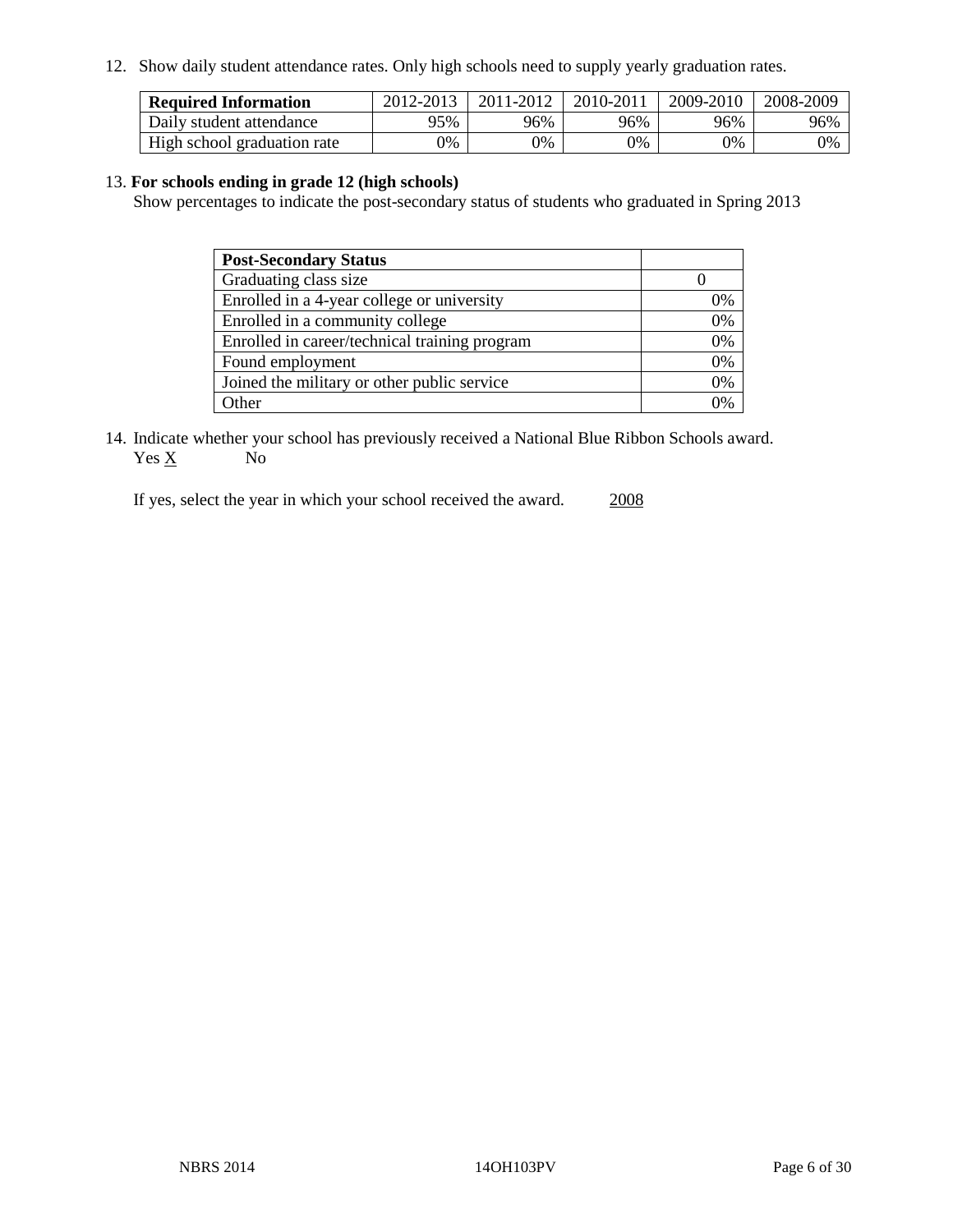# **PART III – SUMMARY**

Saint Brigid of Kildare School is a Catholic parochial school in the Diocese of Columbus, located in the suburb of Dublin, Ohio.Our school serves 576 students in kindergarten through grade 8, the vast majority of whom are children of our Catholic parish.

Updated in 2011 as part of a five year accrediting cycle, our mission statement states that "The Saint Brigid of Kildare School community provides Catholic faith formation and strong academic foundations to inspire lifelong learners and leaders in the twenty first century." Foundational belief statements state that: Catholic faith formation through student learning is the priority of our school; our community respects all of God's people and creation; each student is a valued individual with unique spiritual, intellectual, physical, social, cultural, and emotional needs; our community provides each student with a variety of instructional approaches and authentic experiences so each is prepared for the demands of Catholic citizenship; administrators, teachers, students, parents, and the parish community share the responsibility of living our Catholic school's mission.

Saint Brigid of Kildare School opened its doors in 1996 with 258 students.While emphasizing both faith formation and academic excellence and utilizing contemporary best practices, our school has more than doubled in size since.Growth continues in all content areas, the arts, health and fitness, world language, technology, and our Afterschool Learning and Service Opportunities (ALSO) program.This growth has not been contained within the four walls of the traditional classrooms.Smartboards, iPads, and Chromebooks extend learning throughout the world as virtual tours, webquests, and author visits occur online.An outdoor education classroom, vegetable garden, and orchard extend student learning beyond the walls of the classroom into the world of nature.The addition of specialized teachers and aides has extended student learning to serve those with learning differences and physical limitations.

Our teachers have an average of 13.5 years of teaching experience.Nine teachers are in their first, second, or third year of teaching and are enrolled in Ohio's Resident Educator Program with mentor teachers.Half of our teachers hold advanced degrees.All teachers participate in the Teacher Evaluation System, cycling between the formative and summative tasks of reflection, goal setting, observation, portfolio development, and evaluation.

Saint Brigid of Kildare School promotes a warm, child centered, family friendly environment.Teachers in four grade levels "loop" with their students so that the teacher-student family grows over a two year period.In grades three through eight, literacy teachers remain with the children for two years, providing a consistent presence in the literacy strands of every content area.Parent volunteers begin when their children are five years old, and remain until their children graduate from eighth grade.In addition to their classroom teachers, our students know and are known by the school nurse, custodian, cafeteria ladies, recess aide, and special area teachers throughout their elementary years.This warm, community atmosphere supports and inspires our students and their learning.

Student-centered activities also support learning.Field trips and guest speakers expand lessons learned in the classroom.Nationally recognized anti-bullying and self esteem programs, such as Challenge Day for our seventh grade students and The Ned Show for our younger students, empower students to lead and to stand up for others as members of one big family.

Saint Brigid of Kildare School first earned a National Blue Ribbon School award in 2008.Our school was also a recipient of the 2012 Innovations in Catholic Education Award, sponsored nationally by Peter Li Publications.This award recognized the work done by our school in the area of marketing and retention.Though a portion of these marketing attempts were certainly aimed at new stakeholders, the majority of the work involved continuing education for our current stakeholders, particularly in the areas of curriculum, financial planning, twenty-first century learning, and technology.

The greatest accomplishment of our school each year is found in our eighth grade graduates.The strengths of our school certainly come to life in these young people, most of whom spend nine years in our school.The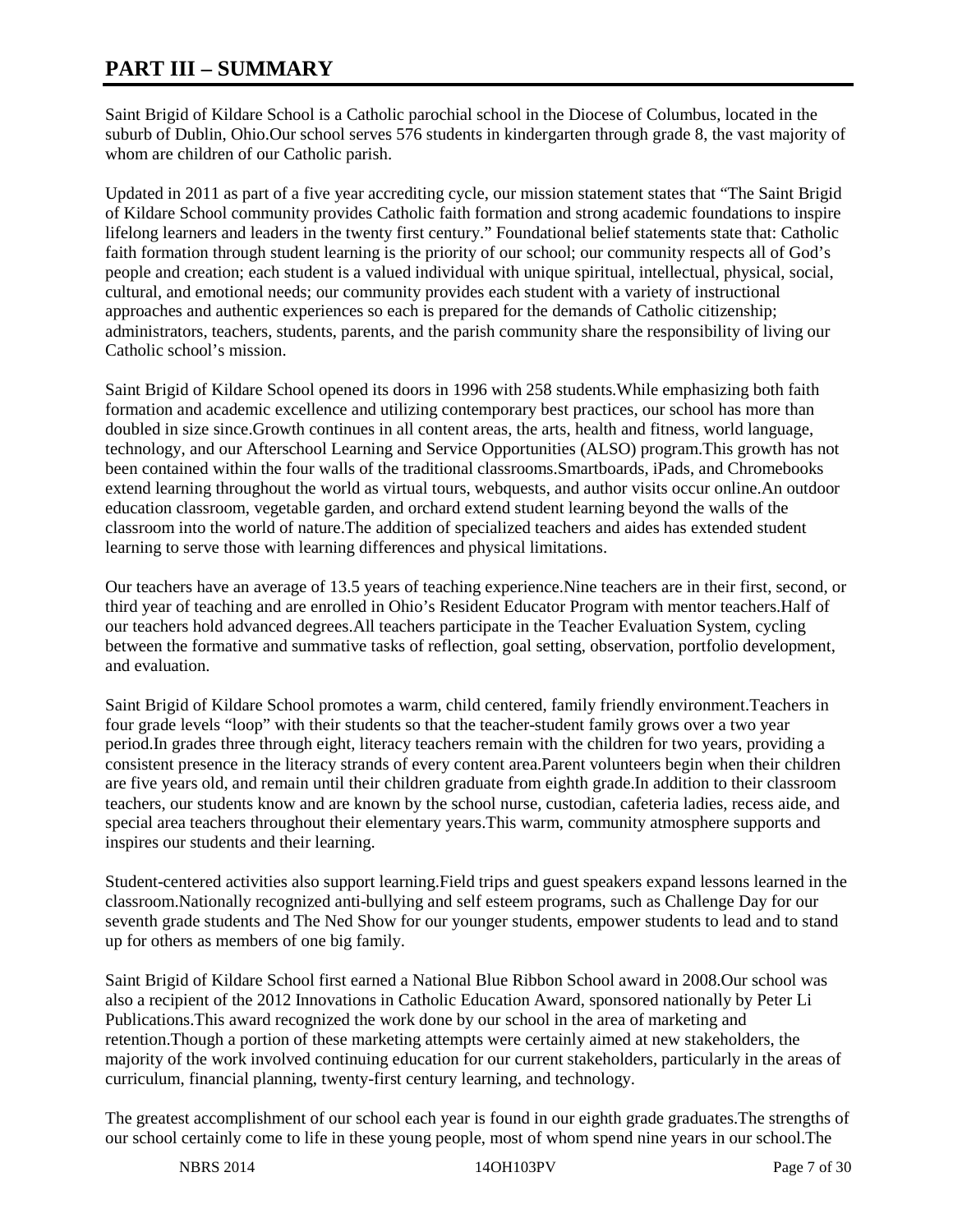average total score earned by our eighth grade students on yearly standardized testing has consistently ranked in the highest ten to fifteen percent of the nation.In high school, our students excel and assume leadership roles in student government, athletics, and activities.Our graduates have earned numerous awards for both service and academics.They receive college scholarships at a greater rate than their peers at our local diocesan high school.As our mission statement promises, we work to prepare our students for learning and leadership, and that is most certainly evident in our graduate stakeholders.

Saint Brigid of Kildare School promotes an academically rich, warm, progressive, culture in the Catholic tradition and is dedicated to the growth of each individual student.Saint Brigid of Kildare School continues to be a Blue Ribbon School.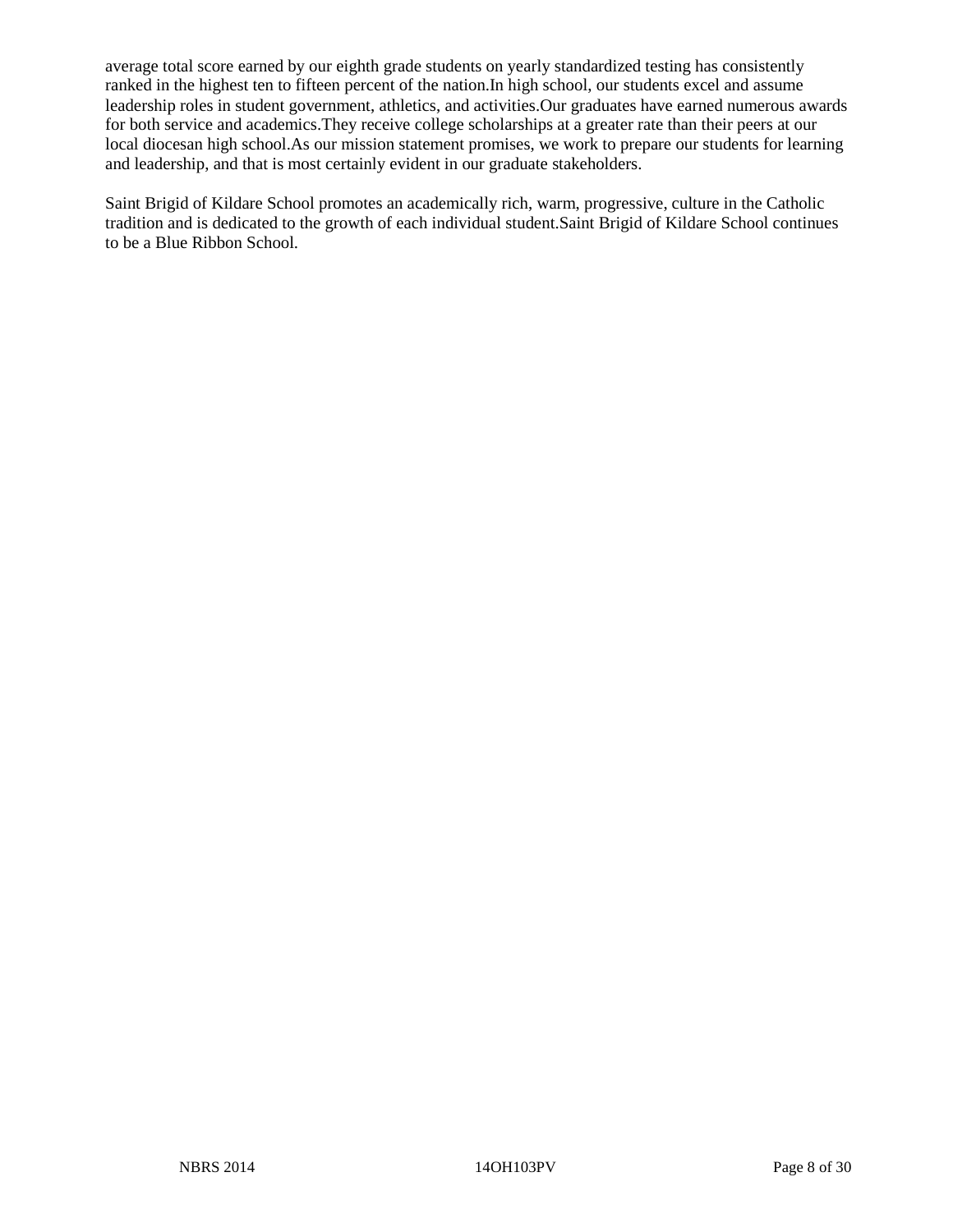# **1. Assessment Results:**

a)Assessment Results: For the first time this year, our students in grades 3-8 completed the Common Core edition of the Terra Nova.Reading scores demonstrate performance levels in the upper quartile in the nation.The fourth and eighth grade scores are at the highest level in the five year period, while the fifth grade score is tied for the highest level in the five year period.Though the third and seventh grade scores are at the lower end of our school range, these scores are still in the top quartile in the nation.Factors impacting these scores could include staff transition, a lower average cognitive skills index score for the current third grade, and a higher rate of students with learning challenges in both the current third and seventh grades.Reading scores have remained very consistent over time, continually demonstrating the strength of our literacy program.

Testing results in mathematics paint a slightly different picture.Four out of six grade levels performed in the upper quartile in the nation.Lower scores in grades four and five may have been impacted by staff transition and marked differences between our former mathematics course of study in these grade levels and the Common Core.The parity of scores in grades six through eight appears to demonstrate a consistently strong and productive culmination to our math programming.

Saint Brigid of Kildare testing results exceed our diocesan (district) levels.As a high performing elementary school, these scores are considered to be both acceptable and proficient.However, there is always more work to be done, and efforts to maintain and even increase our scores will continue each year.

b)Reading:In the past five years, our reading data has followed an upward or equal trend in most grade levels.It is interesting to compare both the performance of a grade level over time (grade three over the past five years) and the performance of a class over time (the performance of the current eighth grade class in third - eighth grade.)

As shown on the data tables, the reading scores of the third grade classes from 2009 - 2013 ranged from 75- 83.This year's score of 75 is the lowest, and the only outlier.This score may be impacted by staff changes, and will be watched carefully going forward, while noting that this score is still in the top quartile of the nation.The reading scores of the fourth grade classes from 2009 and 2013 ranged from 76-85.This year's score of 85 is the highest to date.The reading scores of the fifth grade classes from 2009 - 2013 ranged from 75-80.This year's score of 80 is tied for the highest in the five year period.The reading scores of the sixth grade classes from 2009-2013 ranged from 82-89.This year's score of 87 is the second highest to date.The reading scores of the seventh grade classes from 2009 - 2013 ranged from 80-90.This year's score is the lowest in the five year period, and will be watched carefully, while noting that this score is still in the top quintile in the nation.Finally, the reading scores of the eighth grade classes from 2009 - 2013 ranged from 88-92; this year's score is the highest in the five year period.

Possibly a more significant picture can be gleaned when looking at one class's progression over time.Our current eighth grade class began the five year period in the fourth grade with a reading score of 83.Though fluctuating some over time, by the eighth grade the score climbed to 92.The current seventh grade class began the five year period in the third grade with a score of 83; the score in the seventh grade is 80.The current sixth grade class earned a third grade score of 83 that has now risen to a score of 87.The current fifth grade class earned a third grade score of 83 and a fifth grade score of 80.The current fourth grade class earned a third grade score of 84 and a fourth grade score of 85.In summary, though all scores of our current fourth – eighth grade students have been in the top quartile, and though the current fourth, sixth, and eighth grade classes have trended in the positive direction, the current fifth and seventh grade classes have trended slightly downward (three points) from their third grade scores.

Mathematics: Looking at our mathematics scores through a similar lens provides a slightly different picture.These scores may have been more affected by the adoption of the Common Core Terra Nova, particularly since our students' exposure to the Mathematics Common Core has only just begun.Grades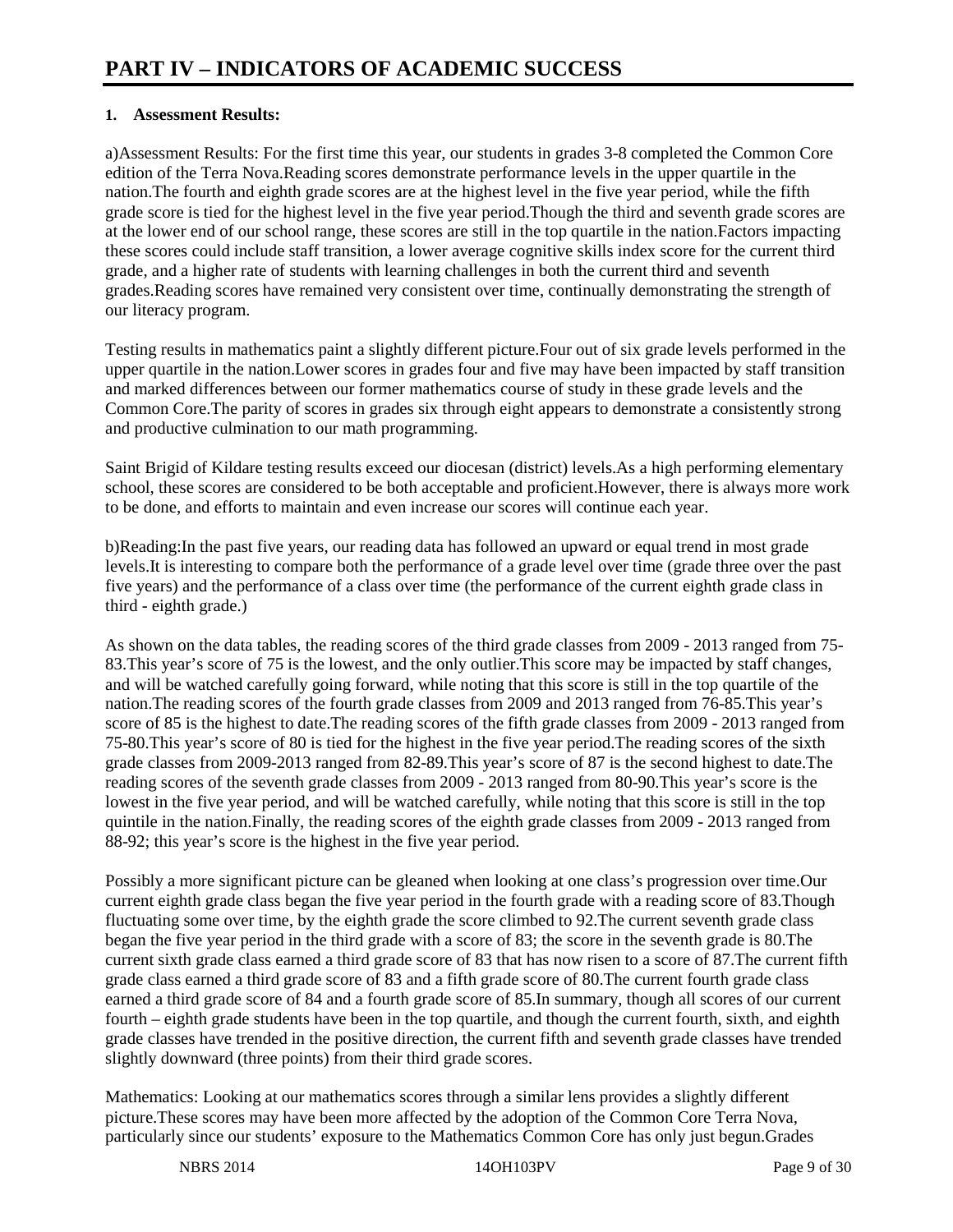three and eight had the lowest score in the five year period, though neither drop was exceptionally great.

It may be more accurate to again look at the progress made by each class over time.The current seventh and eighth grade classes actually scored their highest score in the five year period.The fourth - sixth grade classes were within 2-8 points of the previous high scores.This is certainly noteworthy, and much more encouraging.Additional work with the Common Core should prove helpful in increasing our scores.

# **2. Using Assessment Results:**

Using Assessment Results: Assessment data are used in multiple ways.First, school data is compared with diocesan (district) data.This helps to put our data into context with not only national results but with local results within our system and within our common courses of study.Scores are studied in both a year to year comparison and in how each group of students in a grade level has progressed over time.

Next, grade level professional learning communities work with the assistant principal to review all data, child by child.Specific attention is paid to the Objectives Report, which shows the mastery level (high, mid, low) earned by each child in each Terra Nova objective and in each Common Core objective.Great attention is also paid when a child is noted as performing below his/her anticipated score.Teachers track any child performing in the low mastery range and any child performing below the anticipated score in any area.

As these data are collected, the teams then develop plans for the second semester to address specific area of student weakness.These areas are addressed with targeted instruction in the specific content area.Intervention specialists and literacy teachers assist in the targeted intervention strategies.The intervention team also determines if a multi-factored evaluation might be necessary or if a student learning plan should be written and accommodations approved.

The vice principal tracks all year to year data and looks for trends within specific grade levels.The vice principal also looks for any specific trends within the content areas of the test.If lower than desired scores are found in a particular area, a building wide response might be needed, such as a course of study analysis or a review of scheduled time allotments per content area in the classroom.

In conjunction with the data analysis and action steps discussed above, parents and stakeholders are informed of yearly results.Parents receive a comprehensive testing report with national percentile scores, mastery levels achieved by Terra Nova objectives and Common Core objectives, and reading suggestions based on the child's reading performance.A letter from the principal is included, which helps to explain more about the test and the test results.All parents are invited to conference with teachers or administrators if they have any concerns or questions about test results.These conferences allow for deeper explanations of the data, a review of the cognitive skills data, and a review of the child's performance over time.

Stakeholders receive an account of yearly testing results in several ways.Our school newsletter publishes school data by grade level.The School Advisory Committee (school board) spends meeting time reviewing all school and grade level data, including reviewing data over a five year period.Test results are published in school information packets for prospective students and on our website.Results are also shared at our yearly "State of the School" meeting attended by interested parents and community members.

As eighth grade students prepare to move on to high school, testing data is shared with our local diocesan high schools to help with course placement in the freshman year.The vice principal meets with a team of administrators and counselors from the high school to discuss student performance and recommendations are made for student placement.In these meetings, local percentile rather than national percentile data is used, as this data allows our eighth grade students to be viewed in the context of the peers with whom they will be attending our local high school.Eighth grade testing data is also used for high school scholarship competitions.

Finally, teachers receive "value added data" from Battelle for Kids.Data provided through this program include an overall view of value added (months of measurable growth achieved in a school year) as well as data on specific groups of learners (months of measurable growth achieved in a school year by high, mid,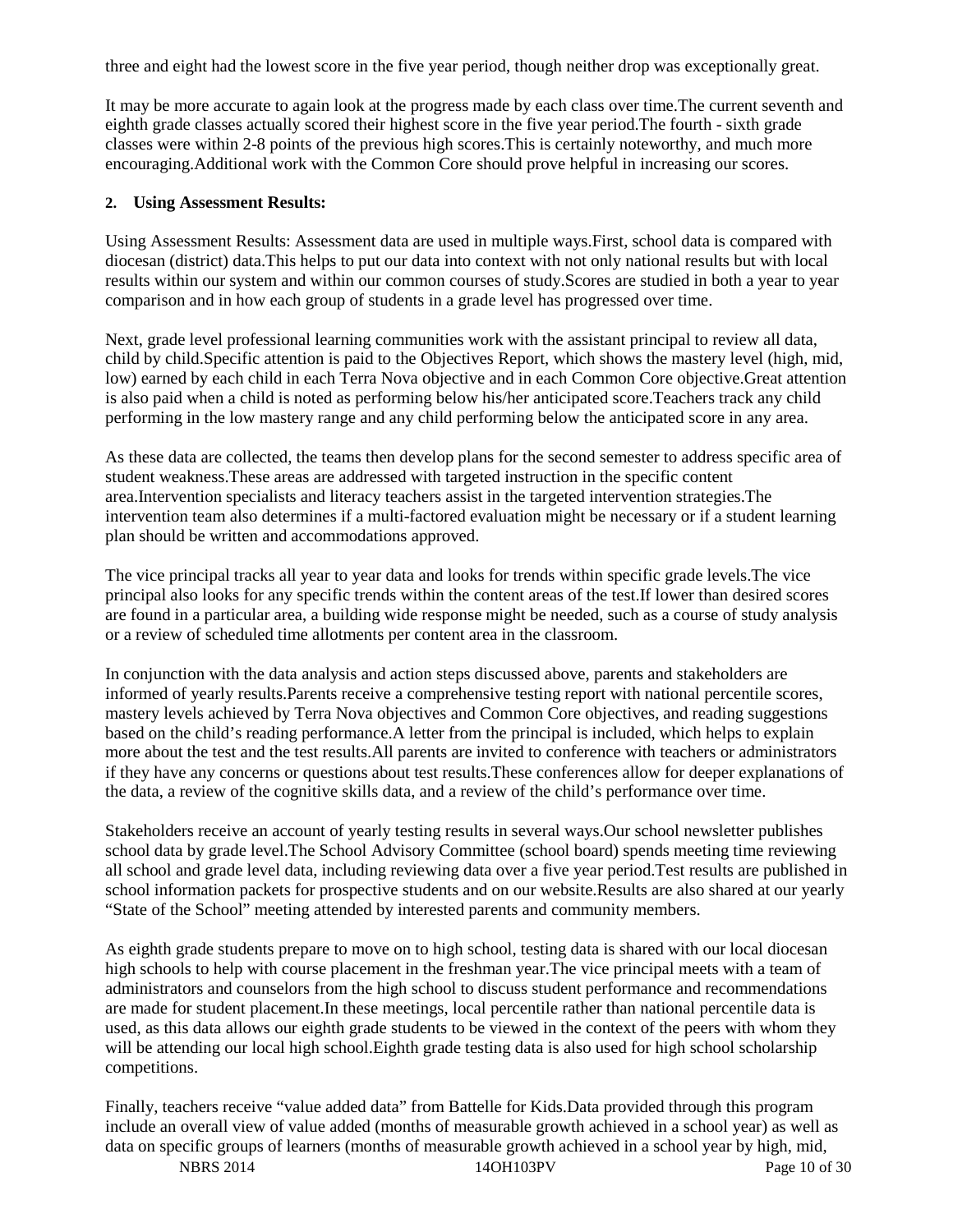and low achieving students.)This data tracks teacher effectiveness, optimally over at least a three year period, by linking a teacher with his/her students as they progress over time.For example, a fifth grade math teacher is linked to those students he/she taught in the fifth grade through those students' sixth grade fall testing results.The vice principal uses this data for teacher evaluation.The assistant principal uses this data in professional learning communities to discuss and troubleshoot any areas of concern and to formulate viable action plans.

In this age of data, the available impacts from standardized testing are many.While it is important to view these data as one snapshot of student performance, it is also important to harvest all possible information from these data in order to support student learning and to support student and teacher growth.

# **3. Sharing Lessons Learned:**

Sharing Lessons Learned: Saint Brigid of Kildare teachers are truly leaders in sharing the best practices in education with their peers.Presenting at multiple conferences serving many states, our teachers and administrators endeavor to share the lessons we have learned and best practices with others in elementary education.

Every two years, the Catholic Conference of Ohio sponsors a two-day gathering of Catholic school teachers from Ohio, Kentucky, and Indiana.Workshops, presentations, keynote addresses and networking provide for professional development, collaboration, and continuing education.In the fall of 2013, twenty-six of our teachers presented individual or joint sessions, comprising ten percent of all of the sessions offered.Examples of topics for these presentations include adapting to the English Language Arts Common Core, a day in the life of technology, exploring quilts and spirituals in a collaborative art and music unit, ELA with the daily five, using non-fiction as mentor texts for informational writing, serving students with dyslexia, and flipping the middle school classroom.For the past four conferences, spanning a period of time from 2007-2013, Saint Brigid teachers have presented more sessions than any other school in the three state area.

Beyond our state's convention for Catholic educators, a team of three teachers and administrators presented a session on adaptive technology at the seventh annual National Catholic Educational Association Teaching Exceptional Learners Conference in Tampa, FL in February 2013.This same presentation was then requested for and presented at "Quality Leaders for Quality Schools", the Indiana Non-Public Education Association's 2013 conference in Indianapolis in September 2013.Providing a much more targeted audience and topic than our local convention, both the Florida and Indiana conference gave us the chance to share our work in serving students with disabilities through targeted, technological interventions.

## **4. Engaging Families and Community:**

Engaging Families and Community: Integral to student success is ongoing, purposeful communication with our parent stakeholders.Many initiatives to engage and educate our school families, focusing on curriculum, conferences, and twenty-first century learning environments, have occurred over the last few years.

Information nights on Common Core Mathematics were held prior to our adaptation.In two grade level bands (K-4 and 5-8), parents listened to presentations on the rationale behind the Common Core, anticipated changes to curriculum, textbooks and resources, and assessment updates.Students were available to showcase the on-line version of our math textbook and all additional activities and tutorials found online.Parent understanding and acceptance of this monumental curriculum shift will help to ensure student success.

Focus groups of parents visited with teachers and administrators last year to discuss our traditional parentteacher conference model.Parents felt that they did not have enough time to meet with all of their children's teachers, and teachers felt rushed through conferences and unable to meet all parents' needs.After reviewing focus group data, a committee of teachers and administrators drafted a new conference model which was piloted this fall.Fall conferences are now held a full month earlier, middle school students attend conferences with their parents, and students write academic and work ethic goals to share.Students will chart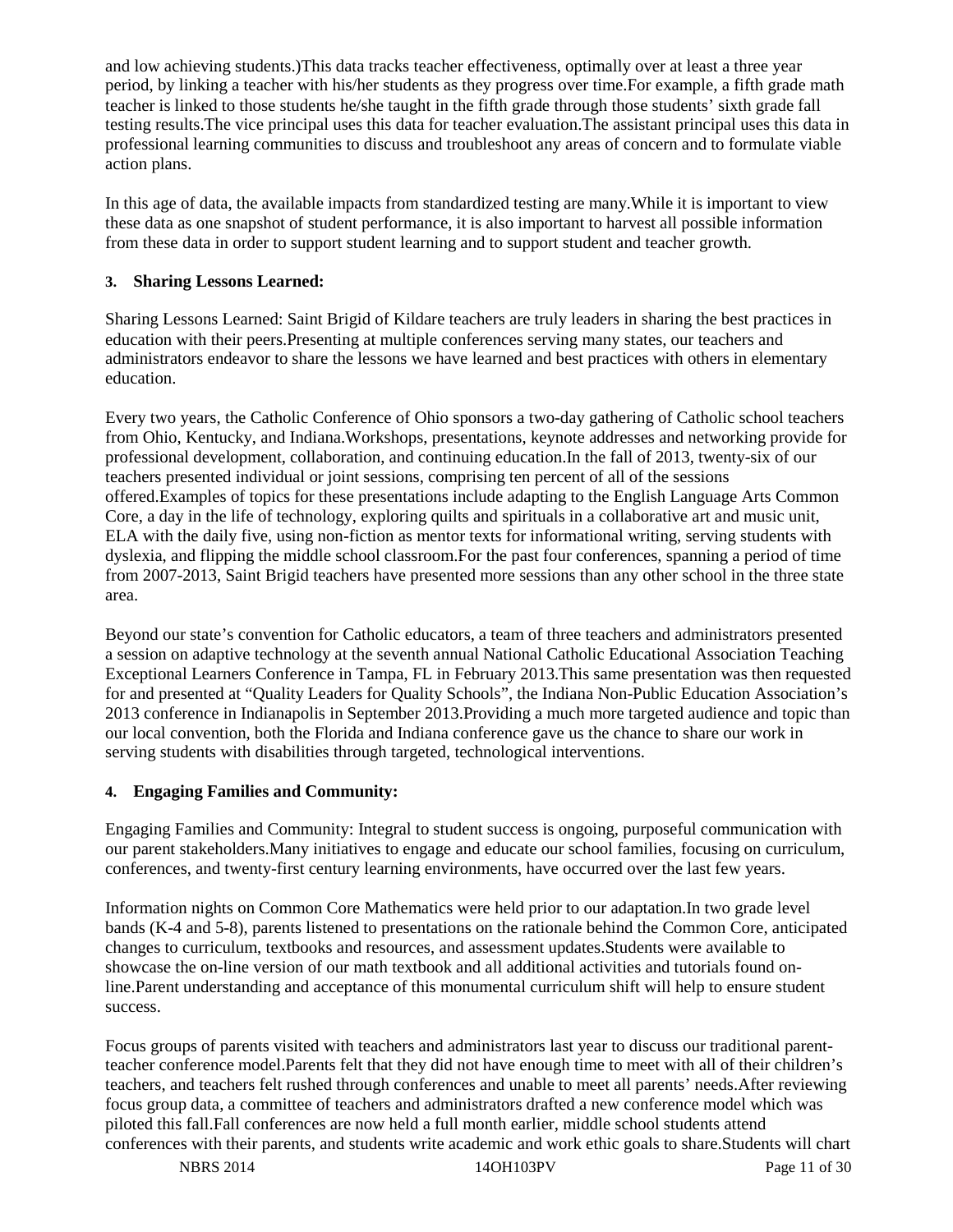their progress on both goals to share with parents throughout the year.Eighty-eight percent of our families attended fall conferences; we anticipate great results from our new model.

Our school was not built with an eye on twenty-first century learning.Two years ago, a committee of teachers, parents, and administrators began to examine the needs brought about by twenty-first century learning styles and strategies, including technology usage, collaboration, and communication.Working with professionals specializing in school spaces, our committee redesigned several spaces in our building to accommodate these needs.Student in grades five-eight have been provided with Chromebooks for fast, easy, and portable computing and textbook access.Families who could not provide a student with a computer previously are delighted with this offering, and our parents are actually learning about many computer advancements, such as google docs and cloud storage, from their children.

By implementing communication strategies involving our parents that deal with the Common Core, academics, student progress and conferencing, and twenty-first century advancements in learning, our school has been able to truly build an alliance with our school parents and move forward together.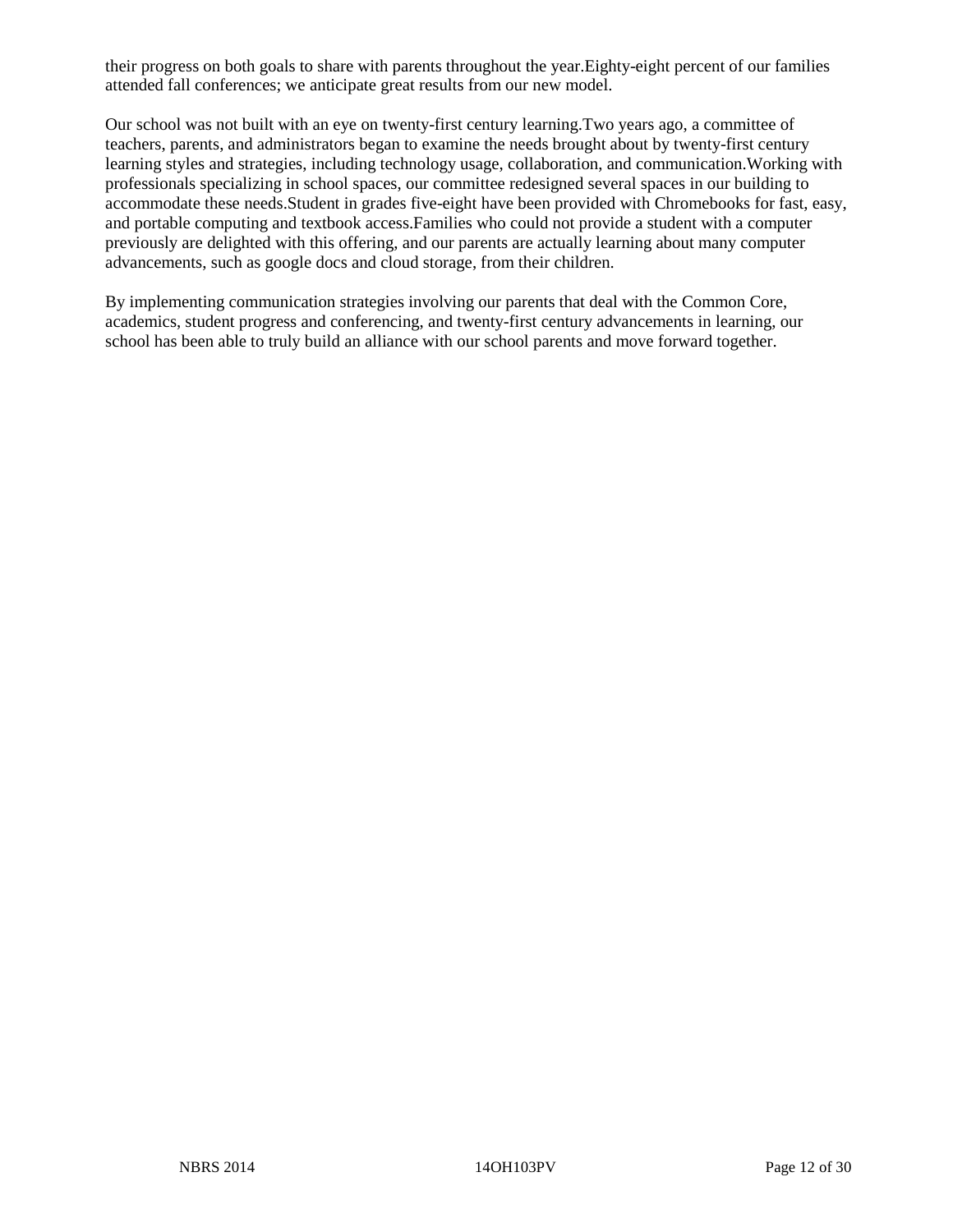# **1. Curriculum:**

Curriculum: Saint Brigid of Kildare School implements a standards-based curriculum, incorporating Common Core State Standards for Mathematics and English Language Arts, and Ohio and district standards for science, social studies, music, physical education, Spanish, and art.Unit plans are developed to address standards in all areas.Assessments are aligned with standards; rubrics are utilized to guide assessment.

Our mathematics program incorporates Common Core State Standards based on mathematical practices.All levels utilize a problem solving approach to engage in the standards.Mini-lessons identify goals and essential questions for the lesson; activities and reflection follow.Hands-on activities are integral to instruction.Websites, such as IXL and Quizlet, and iPad applications are employed to differentiate instruction.

In English Language Arts, students focus on reading, writing, language, and listening and speaking skills.Students participate in independent and group reading, using informational and literary texts.Close reading and referencing text are areas of focus.The writing process is followed in each grade.In grades K-2, teachers implement the Daily Five, which includes reading, writing, vocabulary, speaking, and listening.Students rotate through activities, such as Read to Self and Work on Writing, with the standards driving the content at each station. Materials developed by Lucy Calkins are used for the writing process.In grades 3-4, students participate in guided reading groups, spelling groups, and a Lucy Calkins approach to writing. Developmental Reading Assessments, Dibels, and Spelling Inventories are used in grades K-4 as data sources for instructional design.In grades 5-8, teachers utilizea variety of text to teach skills. Students work on a variety of writing pieces; they utilize rubrics to assess the quality of their own work. Units often integrate science and social studies standards as students read nonfiction pieces to gain information pertaining to related topics.

The science program is inquiry based, with the scientific method and scientific experiments at the forefront.Students participate in experiments to test hypotheses and to draw inferences and conclusions.In the middle school, students develop detailed lab reports which incorporate writing, mathematics, and science skills.Teachers incorporate science text, videos, and websites allowing students to learn more about topics at hand.

Social studies incorporates an online text (grades 5-8) and supplemental resources to engage students in activities requiring real life applications.Students consider how historical events impact future decisions.Students in fourth grade visit the Ohio Historical Society to study Ohio history, and students in the middle school participate in a History Day project in conjunction with English Language Arts.Students research and present on a particular topic in front of a panel of judges.Writing, research, and presentation skills are assessed.

Technology and library are integrated into each grade.Keyboarding and research skills and fiction and nonfiction book selection are key components.Technology is interwoven into lessons through the use of Smartboards, iPads, iPods, laptops, and student issued Chromebooks.

Art, music, Spanish, and physical education utilize state standards in all grades. Students share their artwork on Artsonia, an online art museum.Music students perform in band or choir.Physical education incorporates fitness, team building, skills, and lifelong activity.Students in grades K-8 study Spanish and Saint Brigid of Kildare School is in compliance with the foreign language requirements for the Blue Ribbon School program.

Our theology curriculum is a focal point daily in all areas of study.Students are asked to act as disciples throughout each day, and our faith and its ideals are integrated into unit plans and lesson plans in all content areas.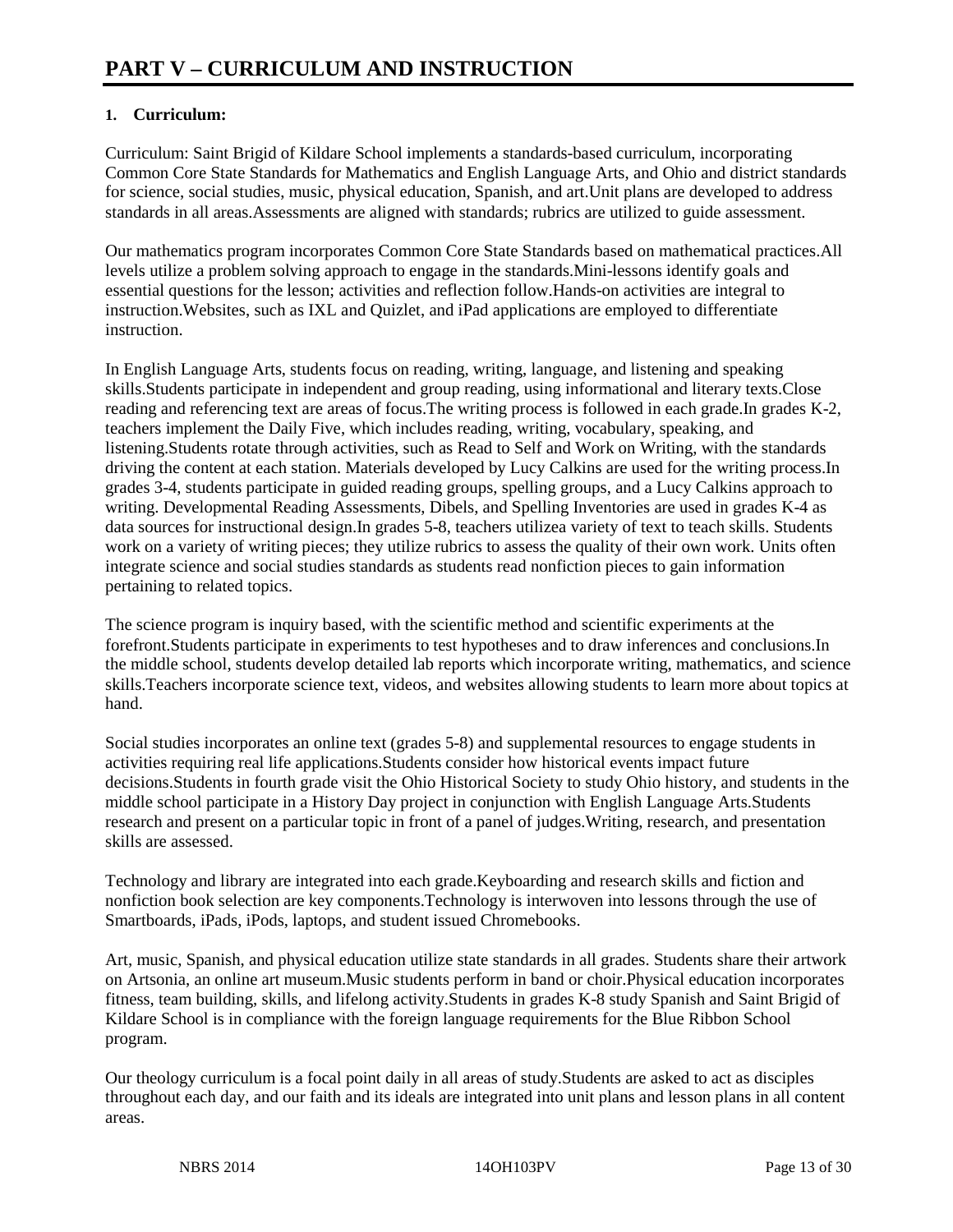With the implementation of the Common Core State Standards, and a focus on problem solving, inferencing, interpreting, and applying information from a variety of text, students will be well prepared for college and careers.

# **2. Reading/English:**

a. Reading: Saint Brigid of Kildare School adopted the Common Core State Standards for English Language Arts.The standards are used to develop unit plans and lesson plans which ask students to show progress over time in reading, writing, language, speaking, and listening.

In grades K-2, teachers utilize The Daily 5 instructional method.Students rotate through groups, such as Read to Someone and Word Work.Through spelling inventories, Developmental Reading Assessments (DRAs), and Dibels, teachers place students into reading and spelling groups based on their strengths and weaknesses.Students are re-assessed during the year, and groups are fluid.Materials from Lucy Calkins are utilized for the writing process.Foundational skills are developed through Orton Gillingham based strategies, both in whole class and small group instruction.

Teachers in grades three and four use guided reading groups, spelling groups, and the materials from Lucy Calkins to teach the writing process.Spelling inventories, DRAs, and Dibels are administered to aid in decision making regarding instruction and groupings.

In grades 5-8, students develop critical thinking skills through literature circles and reading in the content areas.Writing is interwoven with content area topics, such as informative pieces in science and History Day reports in conjunction with social studies.Students in grades seven and eight share pieces of writing with students nationally via The Story Box Project.Finally, students in grades five and six participate in essay contests such as Letters about Literature.

The Accelerated Reader program in grades 1-8 is a supplemental, individualized program which asks students to read a variety of text at their instructional level.Vocabulary and literal comprehension are evaluated, and the data is used to monitor reading progress over time.

Informational and literary texts are infused into each day.Reading strategies to develop comprehension, interpretation, and inferencing skills are always a focus.Students are charged with looking into the text for evidence, and students are required to read a text multiple times for a variety of purposes.

For students working above or below grade level, we offer small group instruction and individualized instruction through the support of literacy support staff, intervention specialists, and educational support assistants.Tier 1 interventions are offered at the classroom level, and Tiers 2 and 3 are offered via our support staff.Programs such as the Barton Reading and Spelling System support students in Tier 3 with spelling, fluency, and accuracy.

# **3. Mathematics:**

Mathematics: In the fall of 2012, Saint Brigid of Kildare School adopted the Common Core State Standards for Mathematics.Throughout the adoption process, staff members and parents were provided with professional development opportunities and information sessions, respectively, to gain perspective on this new initiative and to prepare for the implementation.

Saint Brigid of Kildare School provides a standards-based curriculum, utilizing the Houghton Mifflin Harcourt series, Go Math (K-5), and the Big Ideas series through Larson and Boswell (6-8).Pacing guides, RTI based interventions, differentiation practices, and various assessment strategies are provided.Mathematical practices are stressed, with a focus on problem solving and real life application throughout each unit of study.

NBRS 2014 14OH103PV Page 14 of 30 In grades K-2, prior to each unit of study, students are pre-assessed to determine strengths and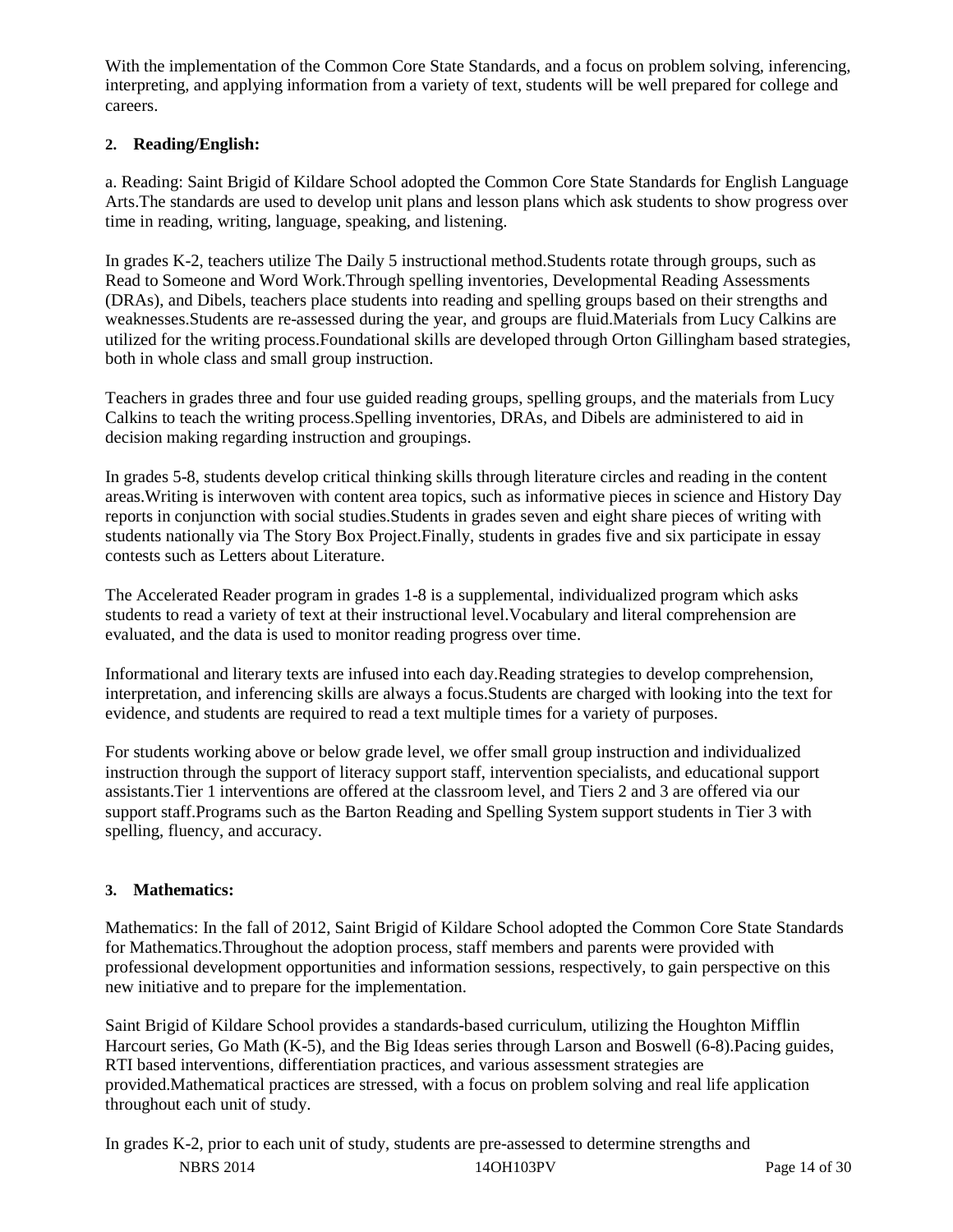weaknesses.This data is used to place students into differentiated groups to perform a variety of activities.Mini-lessons occur at the beginning of each lesson, and then students break into small groups for games, independent practice, direct instruction, and other hands-on activities, some involving technology through the use of iPads and laptop computers games.

In grades 3-8, students are also pre-assessed to guide instructional practices.Students are engaged in a minilesson, and then participate in guided practice activities, independent and partner activities, and learning stations.In grades 6-8, students are placed in leveled groups to promote optimal learning for all students.

All instruction is guided by assessment of skills and practices.Teachers consistently utilize formative and summative assessments to determine if students are progressing towards meeting or are meeting mathematical standards. Foundational skills are developed each day by focusing on areas such as math facts, which aid in the development of fluency and automaticity, andproblem solving.Problem solving is woven throughout each unit, with a focal point being the application of strategies and methods to solve problems.

To foster mathematical thinking in students who are working above or below grade level, teachers work with intervention specialists and team members to meet the needs of all students.Within Professional Learning Communities, teachers collaborate with team members to differentiate daily lessons. Lessons include both enrichment and intervention activities. Small group sessions are offered to support students at all levels.

Students at Saint Brigid of Kildare School not only work to develop standards based foundational skills, but to build problem solving practices and to apply these skills in real world situations.

# **4. Additional Curriculum Area:**

The combined areas of physical education, health, and nutrition promote a strong wellness initiative at our school.Students attend physical education classes every week. Lifelong fitness activities as well as skills for team sports are emphasized.Recess in then integrated with these classes as children are offered lifelong fitness activities during recess time, such as walking club.Students have also participated in the NFL Play Sixty program.

Our physical education teacher and our school nurse founded our Wellness Committee, which has been instrumental in advancing healthy initiatives throughout our school.In addition to the daily hot lunch option, students in grades 3-8 may choose the soup and salad bar option.As the seasons and harvest allow, our school salad bar is supplied with produce grown in our own school garden.In the most recent season, our students planted and grew potatoes, tomatoes, herbs, carrots, and other vegetables.A grant from Whole Foods allowed us to purchase fruit trees for our expanding orchard, additional gardening beds, and supplies.A recent grant through the USDA Farm to School Grant Program and the Ohio Department of Education allowed us to purchase and construct two green houses which also now sit in our school's back yard.A video about our garden and salad bar was recently also submitted to the Farm to School Initiative and earned our school a third place award in the state of Ohio.

Graduate students from the Ohio State University regularly visit with our students and teach lessons on healthy eating.A chef from the Ohio State University Hospital network also visits and teaches our children hands-on lessons in preparing healthy foods.

Future planning projections and the need to add additional classrooms to our school building have prompted us to examine our local green space requirements.As we add on to our school, we will be investigating the idea of green roof farming.We are excited about this upcoming adventure.

## **5. Instructional Methods:**

Instructional Methods: Teachers at Saint Brigid of Kildare School differentiate instruction in all content areas.Through the use of pre assessments, data is analyzed and used to drive instructional practices.Instructional practices, such as small group instruction, weekly intervention periods, learning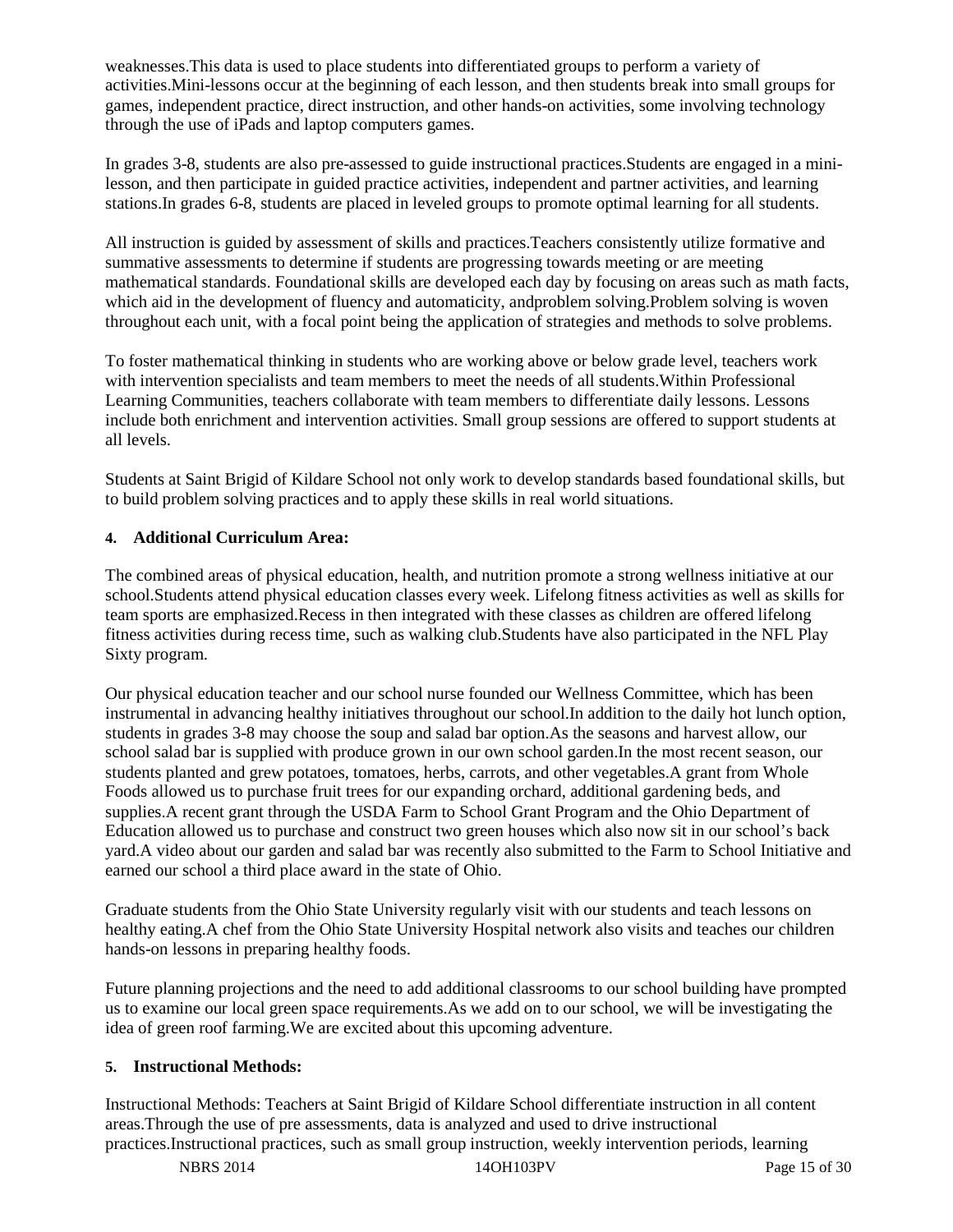station activities, guided practice, and front loading of vocabulary, occur in order to meet the needs of all students.Additional support is provided by intervention specialists and educational support assistants for small group and one-on-one instruction when students are struggling or when students are exceeding the standards.

Assessment practices, both formative and summative, are ongoing so that teachers are able to keep track of student progress.When students are performing below or above grade level, instructional practices, such as those mentioned above, are implemented to ensure that students are working at their maximum potential and to ensure that they are being supported as needed.

Classroom accommodations are in place for all students, and particular accommodations and modifications, such as extended time, reduced number of problem sets, and speech to text, are incorporated for a sub-group of our population requiring specialized instruction.

All students in grades 5-8 have Chromebooks, which they are able to use in content areas for note taking, researching, vocabulary practice (Quizlet) and creating presentation pieces.Students in grades 5-8 also have access to Edmodo and Google Docs.These programs allow students to share documents with students and teachers for small group projects and for feedback, respectively, and they allow for ongoing communication to occur between teachers and students.

Saint Brigid of Kildare School utilizes two iPad carts and four laptop carts, along with a centralized computer lab and a mini lab.Since we are blessed with an abundance of technology, teachers are able to differentiate lessons with the use of myriad resources.Hardware and software is used for video viewing, InfOhio, BrainPop, and other video sites, and presentations, such as Puppet Pal and Google Presentation.Google apps and iPad apps which relate back to content area standards are also used.Technology is utilized for specialized instruction as well, through speech to text apps and through the use of Light Scribe, which aids in the note taking process by providing audio and written notes.

# **6. Professional Development:**

Professional Development: Professional development at Saint Brigid of Kildare School is guided by both our mission statement and by the continuous improvement plan approved by our accrediting body.Our mission statement calls students and teachers alike to be lifelong learners and leaders.Our continuous improvement plan calls us to promote student learning through improved practices in student reflection, selfassessment, portfolio development, and conferencing.Our accreditation plan also calls us to promote the Catholic identity of our school.Currently, we are focusing on discipleship and service.In short, all professional development and work done towards these goals is focused on the growth of our students.

To best address our student learning goals, Professional Learning Communities (PLCs) were established at a variety of grade levels:K, 1-2, 3-4, 7-8, and special areas (art, music, physical education, Spanish, and technology).Each PLC meets once a week, with the assistant principal. The one focus of PLC meetings is student learning.Through collaboration and time spent analyzing student data, student learning increases.Topics such as pre-assessment and formative assessment practices, Response to Intervention (RTI), and student goal setting are addressed, always keeping in mind the content area standards.By addressing these topics, data is gathered and analyzed, and the data is then used to drive instructional practices.Through discussions and work sessions at PLC meetings, teachers are able to collaborate to increase student learning.

Teachers also participate in summer sessions and several sessions throughout the school year with an education professor and consultant at The Ohio State University.These sessions focus on the Common Core State Standards, their implementation, and assessment and feedback practices.Teachers are provided with ideas to utilize in their classrooms, and they are asked to incorporate these ideas and share the results with team members during Professional Learning Community meetings.

Teachers are encouraged to further their formal education by attending graduate level courses at local universities.The Teacher Tuition Fund was established to help fund these classes.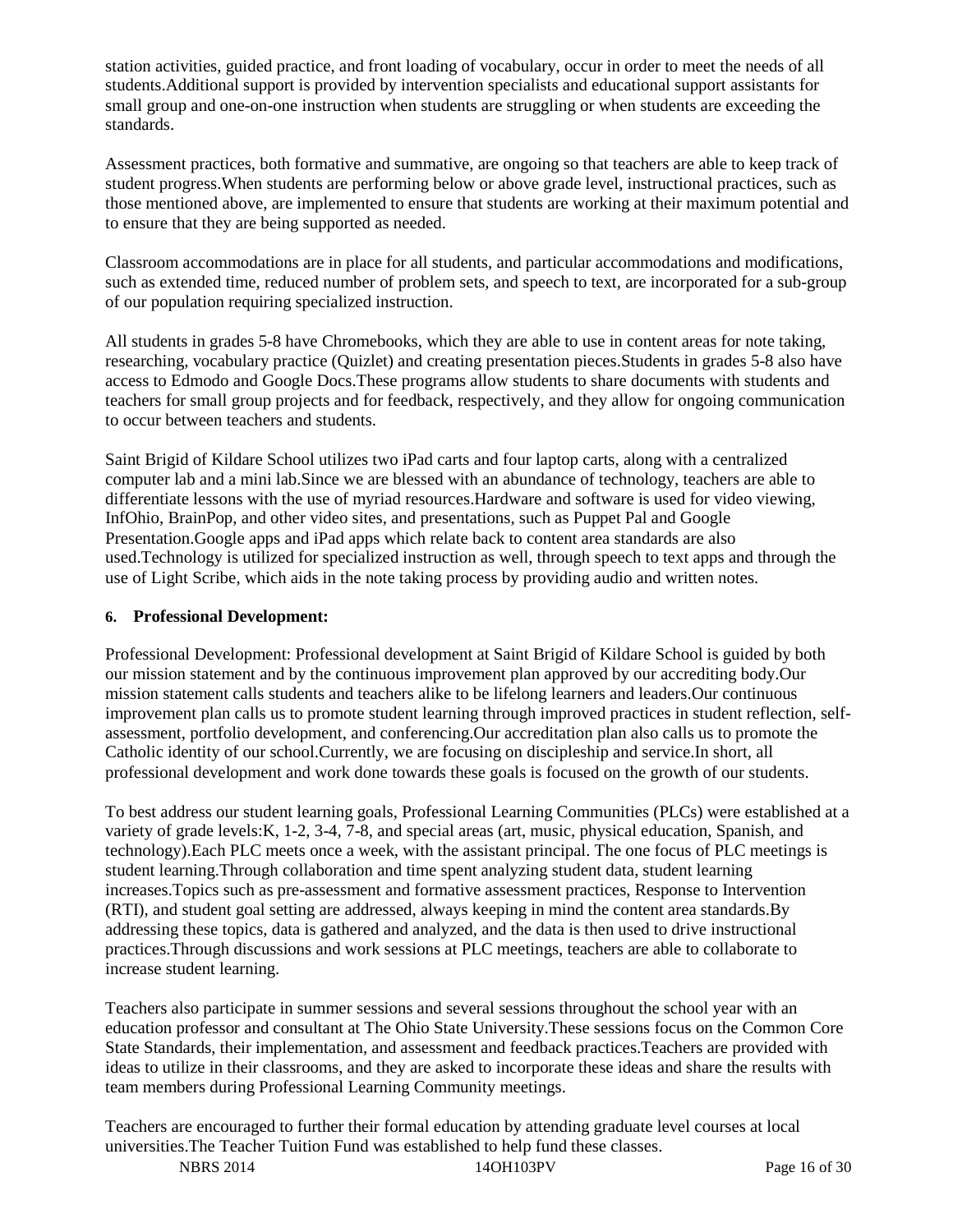The vice principal leads professional development sessions developed from our Catholic Identity goal.Inservices focus on extending teachers' understanding of the role of discipleship in our faith, and subsequent school wide service opportunities provide authentic application.Teachers also complete three certification levels in religious education through our diocesan (district) office; once completed they earn enrichment hours every two years.

# **7. School Leadership**

School Leadership: Leadership is a shared responsibility at Saint Brigid of Kildare School.Ourprincipal, vice principal, and assistant principal, along with team leaders at each grade level band and a variety of committees, work collaboratively to insure focus on our school mission, adherence to our accreditation plan, and, most importantly, the growth and safety of all students.

The principal, vice principal, and assistant principal each focus on specific areas, allowing for optimal student success and development.The principal focuses on the school budget, community outreach, curriculum, professional learning, policy implementation, and programming.The vice principal focuses on Catholic identity, curriculum, data and its implications, and teacher evaluations.The assistant principal leads the Academic Support Team and guides the Professional Learning Communities.By working together, meeting regularly, and communicating constantly, the leadership team ensures that our students are the focus of all initiatives and efforts.

The leadership team shares responsibility with the school staff by creating leaders within teams and committees.Teams and committees suggest changes which will impact student learning and success.Team leaders and committee members communicate regularly with the leadership team. Recently, our 21st century learning committee suggested changes within building spaces so that areas can be better utilized for small group work, Common Core related activities, and technology pursuits.The members of the health and wellness committee have been working with The Ohio State University to promote healthy lifestyles within our own community. Through lesson plans which relate back to health standards, by developing a school garden and harvesting produce for our own cafeteria, and by utilizing a new outdoor classroom, students are learning life skills which relate back to healthy living and wellness.

Effective leadership also includes providing opportunities for stakeholders to be heard .Parents are invited to participate in a yearly online survey rating varied aspects of our school, such as administrator effectiveness, school environment, academic priorities, and utilization of resources.Last year, our students participated in the national My Voice survey, made available at no cost through the Ohio Department of Education, the Pearson Foundation and the Quaglia Institute for Student Aspirations (QISA). Administrators were provided with interesting and useful data about students' sense of belonging, accomplishment, engagement, leadership, responsibility, and confidence.By studying student and parent perceptions, the leadership team works to insure a sense of community and belonging, which is a vital foundation for student achievement.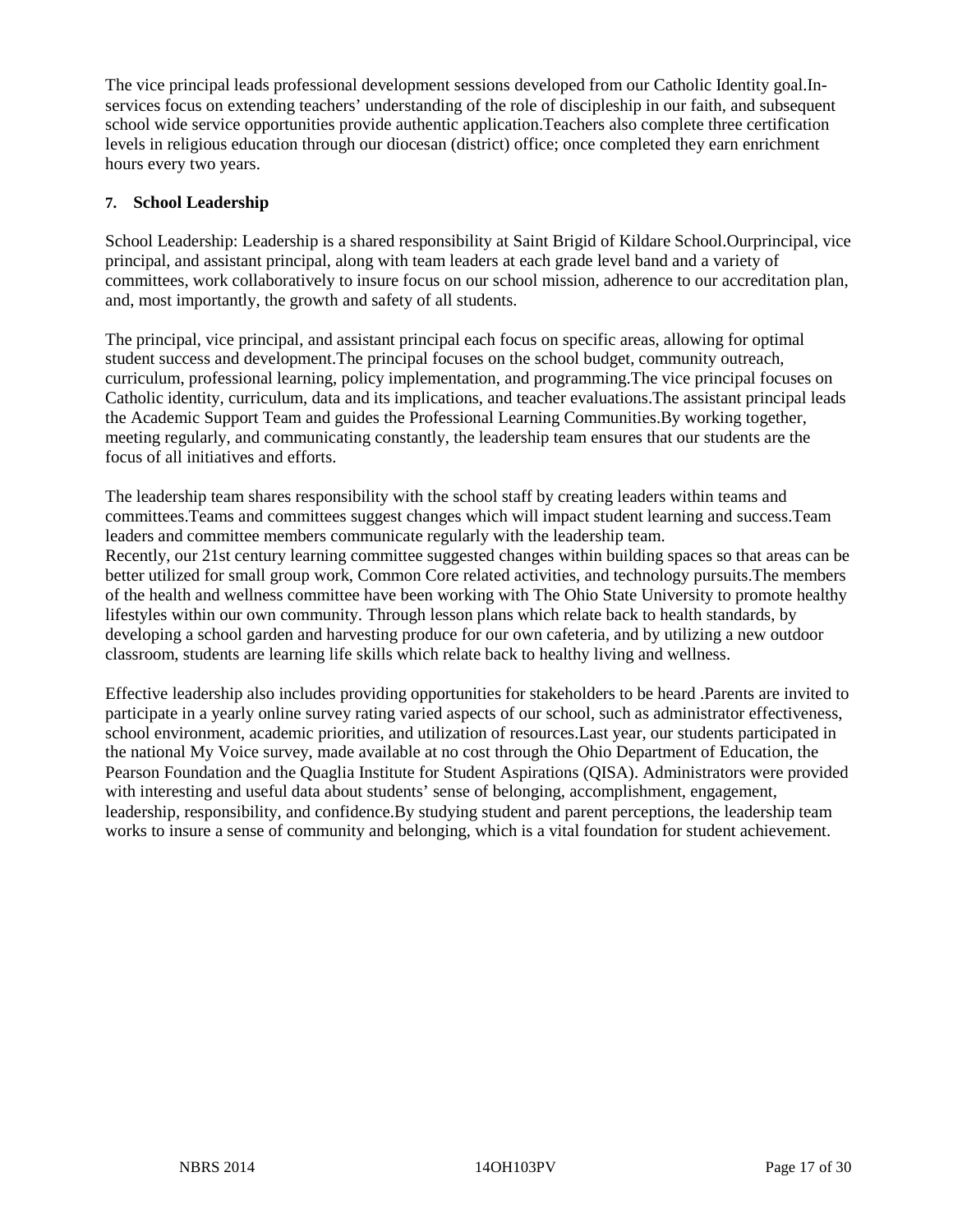# **PART VI - NON-PUBLIC SCHOOL INFORMATION**

*The purpose of this addendum is to obtain additional information from non-public schools as noted below.* 

1. Non-public school association(s): Catholic

Identify the religious or independent associations, if any, to which the school belongs. Select the primary association first.

- 2. Does the school have nonprofit, tax-exempt  $(501(c)(3))$  status? Yes  $\underline{X}$  No
- 3. What are the 2013-2014 tuition rates, by grade? (Do not include room, board, or fees.)

| Grade            | <b>Amount</b> |
|------------------|---------------|
| $\bf K$          | \$5450        |
| $\,1\,$          | \$5450        |
| $\overline{2}$   | \$5450        |
| $\overline{3}$   | \$5450        |
| $\overline{4}$   | \$5450        |
| 5                | \$5450        |
| $\boldsymbol{6}$ | \$5450        |
| $\boldsymbol{7}$ | \$5450        |
| $\,8\,$          | \$5450        |
| 9                | \$0           |
| 10               | \$0           |
| 11               | \$0           |
| 12               | \$0           |

#### **2013-2014 Tuition**

|            | 4. What is the educational cost per student?<br>(School budget divided by enrollment)                  |        |
|------------|--------------------------------------------------------------------------------------------------------|--------|
| 5.         | What is the average financial aid per student?                                                         | \$2000 |
| 6.         | What percentage of the annual budget is devoted to<br>scholarship assistance and/or tuition reduction? | 7%     |
| $\gamma$ . | What percentage of the student body receives<br>scholarship assistance, including tuition reduction?   | 22%    |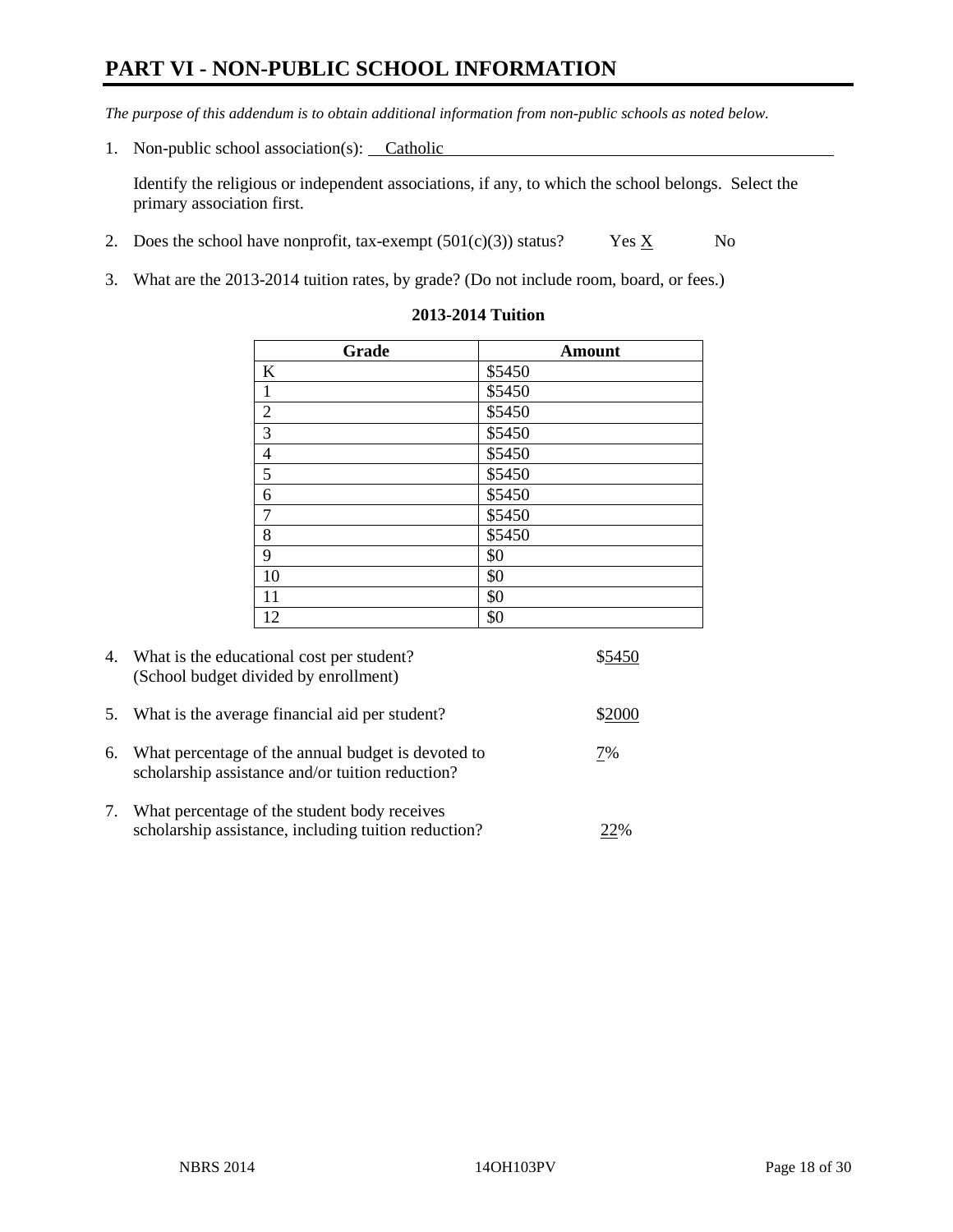| Subject: Math                     | <b>Test:</b> Terra Nova 3 Common Core    |
|-----------------------------------|------------------------------------------|
| <b>Grade: 3</b>                   | <b>Edition/Publication Year: 2013</b>    |
| <b>Publisher: CTB McGraw Hill</b> | Scores are reported here as: Percentiles |

| School Year                      | 2012-2013      | 2011-2012 | 2010-2011        | 2009-2010      | 2008-2009 |
|----------------------------------|----------------|-----------|------------------|----------------|-----------|
| Testing month                    | Oct            | Oct       | Oct              | Oct            | Oct       |
| <b>SCHOOL SCORES</b>             |                |           |                  |                |           |
| Average Score                    | 75             | 79        | 80               | 82             | 78        |
| Number of students tested        | 62             | 67        | 64               | 58             | 67        |
| Percent of total students tested | 100            | 100       | 100              | 100            | 100       |
| Number of students               | $\overline{0}$ | $\Omega$  | $\boldsymbol{0}$ | $\overline{0}$ | $\Omega$  |
| alternatively assessed           |                |           |                  |                |           |
| Percent of students              | $\theta$       | $\Omega$  | $\overline{0}$   | $\overline{0}$ | $\theta$  |
| alternatively assessed           |                |           |                  |                |           |
| <b>SUBGROUP SCORES</b>           |                |           |                  |                |           |
| 1. Other 1                       |                |           |                  |                |           |
| <b>Average Score</b>             |                |           |                  |                |           |
| Number of students tested        |                |           |                  |                |           |
| 2. Other 2                       |                |           |                  |                |           |
| <b>Average Score</b>             |                |           |                  |                |           |
| Number of students tested        |                |           |                  |                |           |
| 3. Other 3                       |                |           |                  |                |           |
| <b>Average Score</b>             |                |           |                  |                |           |
| Number of students tested        |                |           |                  |                |           |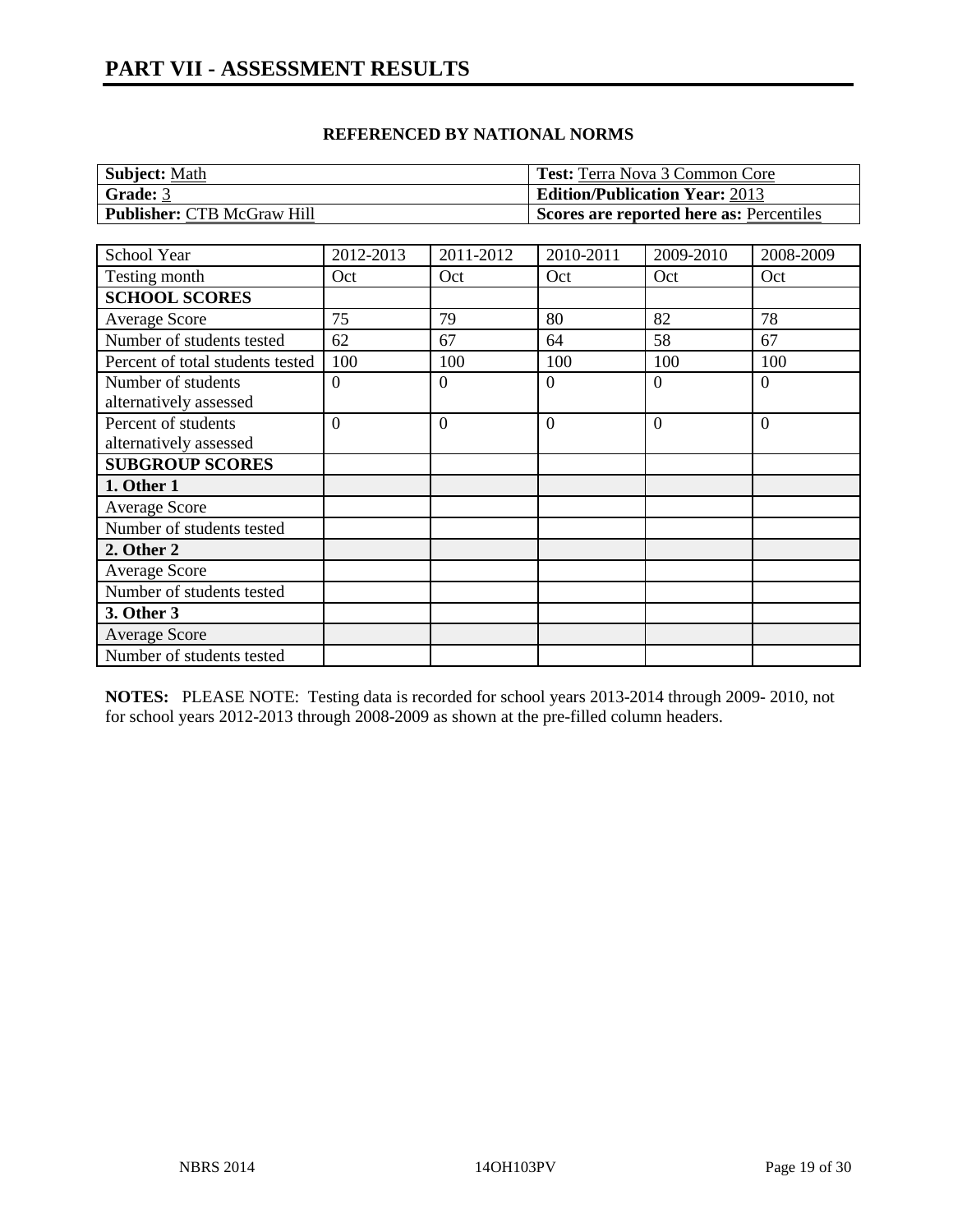| <b>Subject: Math</b>              | <b>Test:</b> Terra Nova 3 Common Core    |
|-----------------------------------|------------------------------------------|
| <b>Grade: 4</b>                   | <b>Edition/Publication Year: 2013</b>    |
| <b>Publisher: CTB McGraw Hill</b> | Scores are reported here as: Percentiles |

| School Year                                   | 2012-2013      | 2011-2012      | 2010-2011      | 2009-2010 | 2008-2009      |
|-----------------------------------------------|----------------|----------------|----------------|-----------|----------------|
| Testing month                                 | Oct            | Oct            | Oct            | Oct       | Oct            |
| <b>SCHOOL SCORES</b>                          |                |                |                |           |                |
| <b>Average Score</b>                          | 73             | 76             | 79             | 71        | 76             |
| Number of students tested                     | 65             | 60             | 57             | 72        | 66             |
| Percent of total students tested              | 100            | 100            | 100            | 100       | 100            |
| Number of students<br>alternatively assessed  | $\overline{0}$ | $\theta$       | $\theta$       | 0         | $\overline{0}$ |
| Percent of students<br>alternatively assessed | $\overline{0}$ | $\overline{0}$ | $\overline{0}$ | $\Omega$  | $\overline{0}$ |
| <b>SUBGROUP SCORES</b>                        |                |                |                |           |                |
| 1. Other 1                                    |                |                |                |           |                |
| <b>Average Score</b>                          |                |                |                |           |                |
| Number of students tested                     |                |                |                |           |                |
| 2. Other 2                                    |                |                |                |           |                |
| <b>Average Score</b>                          |                |                |                |           |                |
| Number of students tested                     |                |                |                |           |                |
| 3. Other 3                                    |                |                |                |           |                |
| <b>Average Score</b>                          |                |                |                |           |                |
| Number of students tested                     |                |                |                |           |                |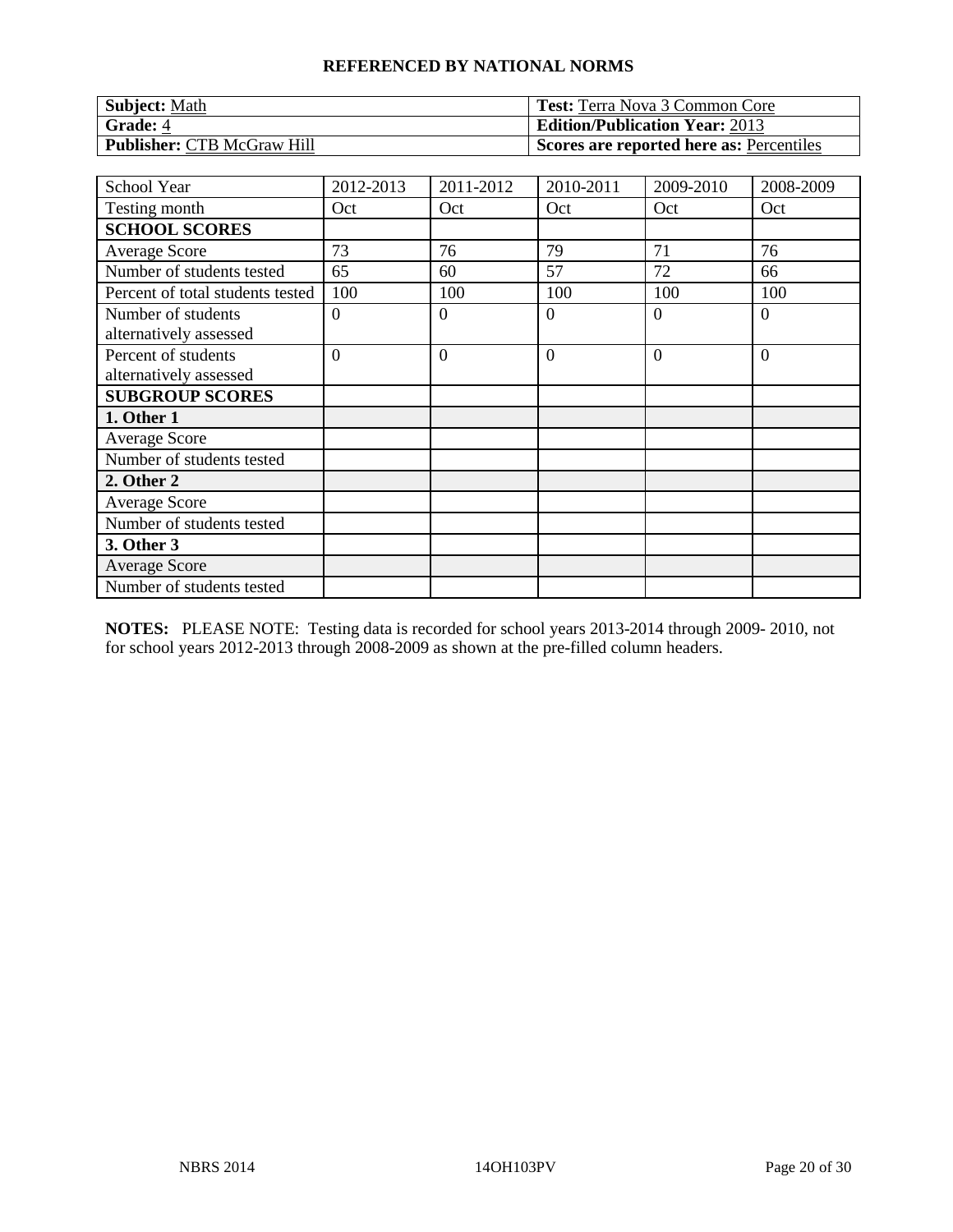| <b>Subject: Math</b>              | <b>Test:</b> Terra Nova 3 Common Core    |
|-----------------------------------|------------------------------------------|
| Grade: 5                          | <b>Edition/Publication Year: 2013</b>    |
| <b>Publisher: CTB McGraw Hill</b> | Scores are reported here as: Percentiles |

| School Year                                   | 2012-2013      | 2011-2012      | 2010-2011      | 2009-2010 | 2008-2009      |
|-----------------------------------------------|----------------|----------------|----------------|-----------|----------------|
| Testing month                                 | Oct            | Oct            | Oct            | Oct       | Oct            |
| <b>SCHOOL SCORES</b>                          |                |                |                |           |                |
| <b>Average Score</b>                          | 72             | 77             | 71             | 75        | 76             |
| Number of students tested                     | 61             | 57             | 65             | 69        | 66             |
| Percent of total students tested              | 100            | 100            | 98             | 100       | 100            |
| Number of students                            | $\overline{0}$ | $\theta$       | $\theta$       | 0         | $\overline{0}$ |
| alternatively assessed                        |                |                |                |           |                |
| Percent of students<br>alternatively assessed | $\overline{0}$ | $\overline{0}$ | $\overline{0}$ | $\Omega$  | $\overline{0}$ |
| <b>SUBGROUP SCORES</b>                        |                |                |                |           |                |
| 1. Other 1                                    |                |                |                |           |                |
| <b>Average Score</b>                          |                |                |                |           |                |
| Number of students tested                     |                |                |                |           |                |
| 2. Other 2                                    |                |                |                |           |                |
| <b>Average Score</b>                          |                |                |                |           |                |
| Number of students tested                     |                |                |                |           |                |
| 3. Other 3                                    |                |                |                |           |                |
| <b>Average Score</b>                          |                |                |                |           |                |
| Number of students tested                     |                |                |                |           |                |

**NOTES:** PLEASE NOTE: Testing data is recorded for school years 2013-2014 through 2009- 2010, not for school years 2012-2013 through 2008-2009 as shown at the pre-filled column headers. One student in grade 5 did not test in October 2011 due to a traumatic brain injury.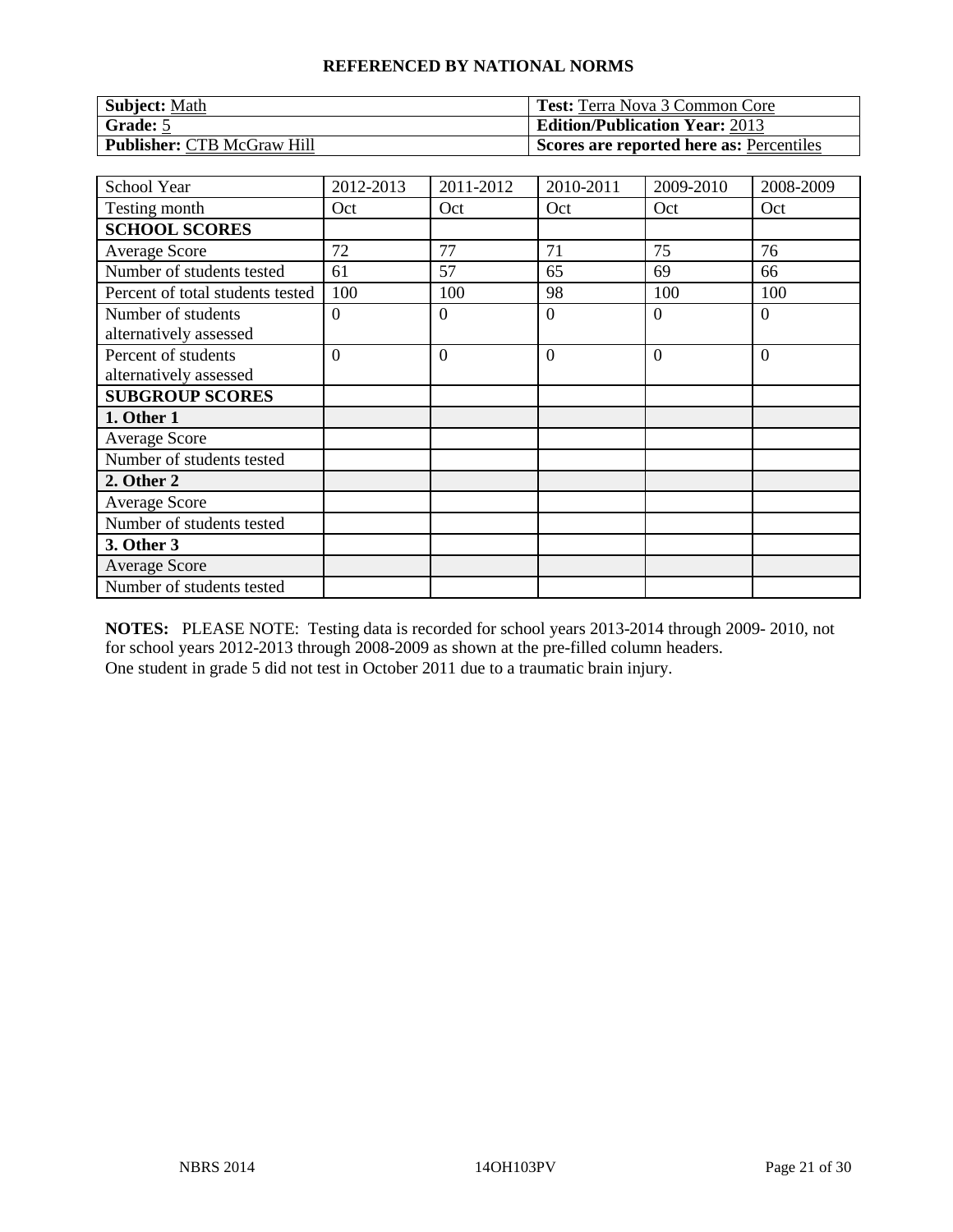| <b>Subject: Math</b>              | <b>Test:</b> Terra Nova 3 Common Core    |
|-----------------------------------|------------------------------------------|
| Grade: 6                          | <b>Edition/Publication Year: 2013</b>    |
| <b>Publisher: CTB McGraw Hill</b> | Scores are reported here as: Percentiles |

| <b>School Year</b>               | 2012-2013      | 2011-2012      | 2010-2011      | 2009-2010 | 2008-2009      |
|----------------------------------|----------------|----------------|----------------|-----------|----------------|
| Testing month                    | Oct            | Oct            | Oct            | Oct       | Oct            |
| <b>SCHOOL SCORES</b>             |                |                |                |           |                |
| <b>Average Score</b>             | 80             | 78             | 78             | 82        | 86             |
| Number of students tested        | 52             | 68             | 67             | 63        | 48             |
| Percent of total students tested | 100            | 98.6           | 98.5           | 100       | 100            |
| Number of students               | $\theta$       | $\overline{0}$ | $\theta$       | $\Omega$  | $\overline{0}$ |
| alternatively assessed           |                |                |                |           |                |
| Percent of students              | $\overline{0}$ | $\overline{0}$ | $\overline{0}$ | $\Omega$  | $\overline{0}$ |
| alternatively assessed           |                |                |                |           |                |
| <b>SUBGROUP SCORES</b>           |                |                |                |           |                |
| 1. Other 1                       |                |                |                |           |                |
| <b>Average Score</b>             |                |                |                |           |                |
| Number of students tested        |                |                |                |           |                |
| 2. Other 2                       |                |                |                |           |                |
| <b>Average Score</b>             |                |                |                |           |                |
| Number of students tested        |                |                |                |           |                |
| 3. Other 3                       |                |                |                |           |                |
| <b>Average Score</b>             |                |                |                |           |                |
| Number of students tested        |                |                |                |           |                |

**NOTES:** PLEASE NOTE: Testing data is recorded for school years 2013-2014 through 2009- 2010, not for school years 2012-2013 through 2008-2009 as shown at the pre-filled column headers. One sixth grade student in October 2012 and one sixth grade student in October 2011 did not test due to traumatic brain injuries.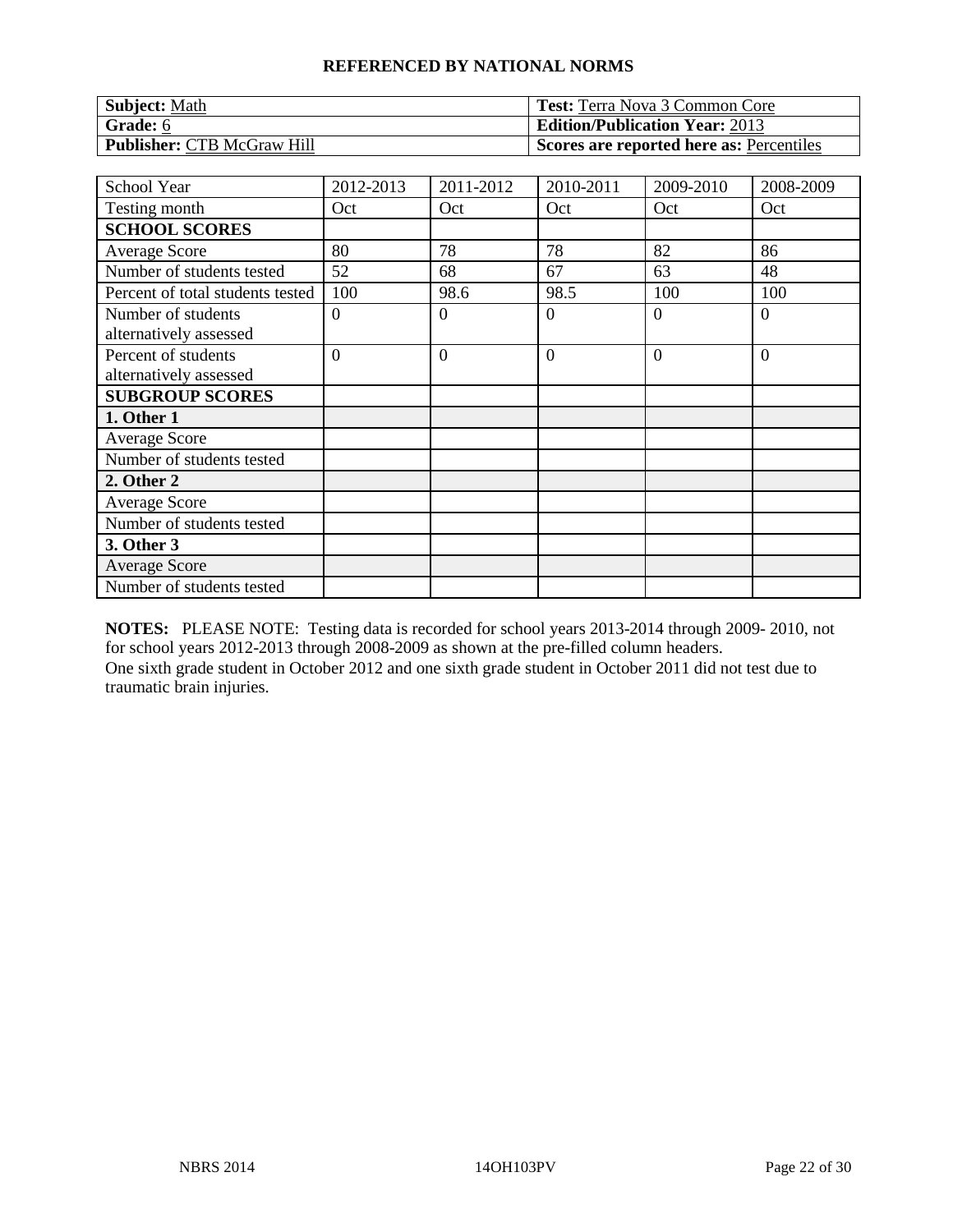| <b>Subject: Math</b>              | <b>Test:</b> Terra Nova 3 Common Core    |
|-----------------------------------|------------------------------------------|
| Grade: 7                          | <b>Edition/Publication Year: 2013</b>    |
| <b>Publisher: CTB McGraw Hill</b> | Scores are reported here as: Percentiles |

| <b>School Year</b>               | 2012-2013      | 2011-2012      | 2010-2011      | 2009-2010 | 2008-2009      |
|----------------------------------|----------------|----------------|----------------|-----------|----------------|
| Testing month                    | Oct            | Oct            | Oct            | Oct       | Oct            |
| <b>SCHOOL SCORES</b>             |                |                |                |           |                |
| <b>Average Score</b>             | 80             | 77             | 87             | 90        | 84             |
| Number of students tested        | 67             | 69             | 63             | 45        | 61             |
| Percent of total students tested | 97             | 100            | 100            | 100       | 100            |
| Number of students               | $\overline{0}$ | $\overline{0}$ | $\overline{0}$ | $\Omega$  | $\overline{0}$ |
| alternatively assessed           |                |                |                |           |                |
| Percent of students              | $\overline{0}$ | $\overline{0}$ | $\overline{0}$ | $\Omega$  | $\overline{0}$ |
| alternatively assessed           |                |                |                |           |                |
| <b>SUBGROUP SCORES</b>           |                |                |                |           |                |
| 1. Other 1                       |                |                |                |           |                |
| <b>Average Score</b>             |                |                |                |           |                |
| Number of students tested        |                |                |                |           |                |
| 2. Other 2                       |                |                |                |           |                |
| <b>Average Score</b>             |                |                |                |           |                |
| Number of students tested        |                |                |                |           |                |
| 3. Other 3                       |                |                |                |           |                |
| <b>Average Score</b>             |                |                |                |           |                |
| Number of students tested        |                |                |                |           |                |

**NOTES:** PLEASE NOTE: Testing data is recorded for school years 2013-2014 through 2009- 2010, not for school years 2012-2013 through 2008-2009 as shown at the pre-filled column headers. Two students in grade 7 did not test in October 2013 due to traumatic brain injuries.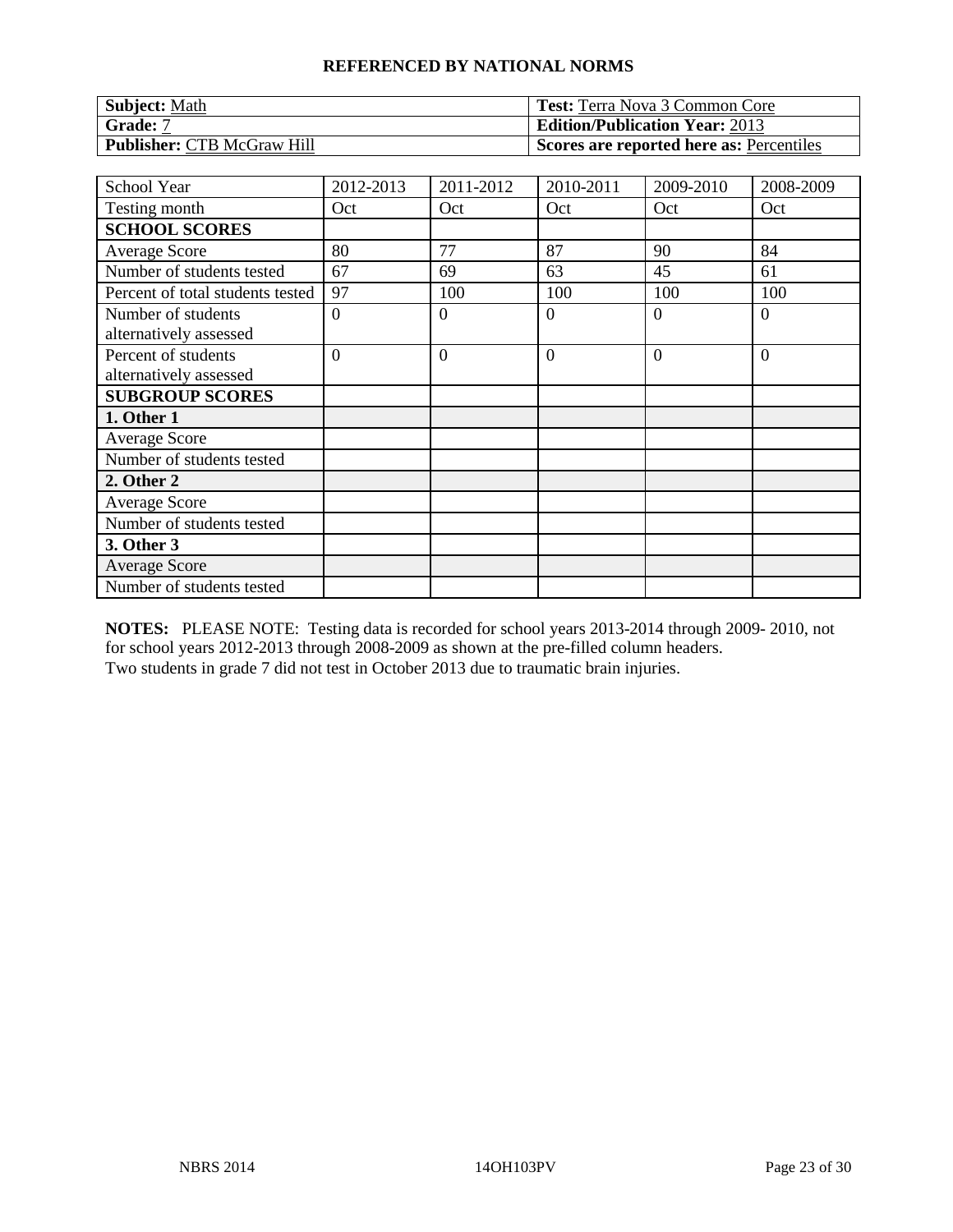| <b>Subject: Math</b>              | <b>Test:</b> Terra Nova 3 Common Core    |
|-----------------------------------|------------------------------------------|
| Grade: 8                          | <b>Edition/Publication Year: 2013</b>    |
| <b>Publisher: CTB McGraw Hill</b> | Scores are reported here as: Percentiles |

| <b>School Year</b>               | 2012-2013      | 2011-2012      | 2010-2011      | 2009-2010 | 2008-2009      |
|----------------------------------|----------------|----------------|----------------|-----------|----------------|
| Testing month                    | Oct            | Oct            | Oct            | Oct       | Oct            |
| <b>SCHOOL SCORES</b>             |                |                |                |           |                |
| <b>Average Score</b>             | 79             | 86             | 88             | 86        | 89             |
| Number of students tested        | 68             | 63             | 47             | 60        | 46             |
| Percent of total students tested | 100            | 100            | 100            | 100       | 100            |
| Number of students               | $\theta$       | $\overline{0}$ | $\overline{0}$ | $\Omega$  | $\overline{0}$ |
| alternatively assessed           |                |                |                |           |                |
| Percent of students              | $\overline{0}$ | $\overline{0}$ | $\overline{0}$ | $\Omega$  | $\overline{0}$ |
| alternatively assessed           |                |                |                |           |                |
| <b>SUBGROUP SCORES</b>           |                |                |                |           |                |
| 1. Other 1                       |                |                |                |           |                |
| <b>Average Score</b>             |                |                |                |           |                |
| Number of students tested        |                |                |                |           |                |
| 2. Other 2                       |                |                |                |           |                |
| <b>Average Score</b>             |                |                |                |           |                |
| Number of students tested        |                |                |                |           |                |
| 3. Other 3                       |                |                |                |           |                |
| <b>Average Score</b>             |                |                |                |           |                |
| Number of students tested        |                |                |                |           |                |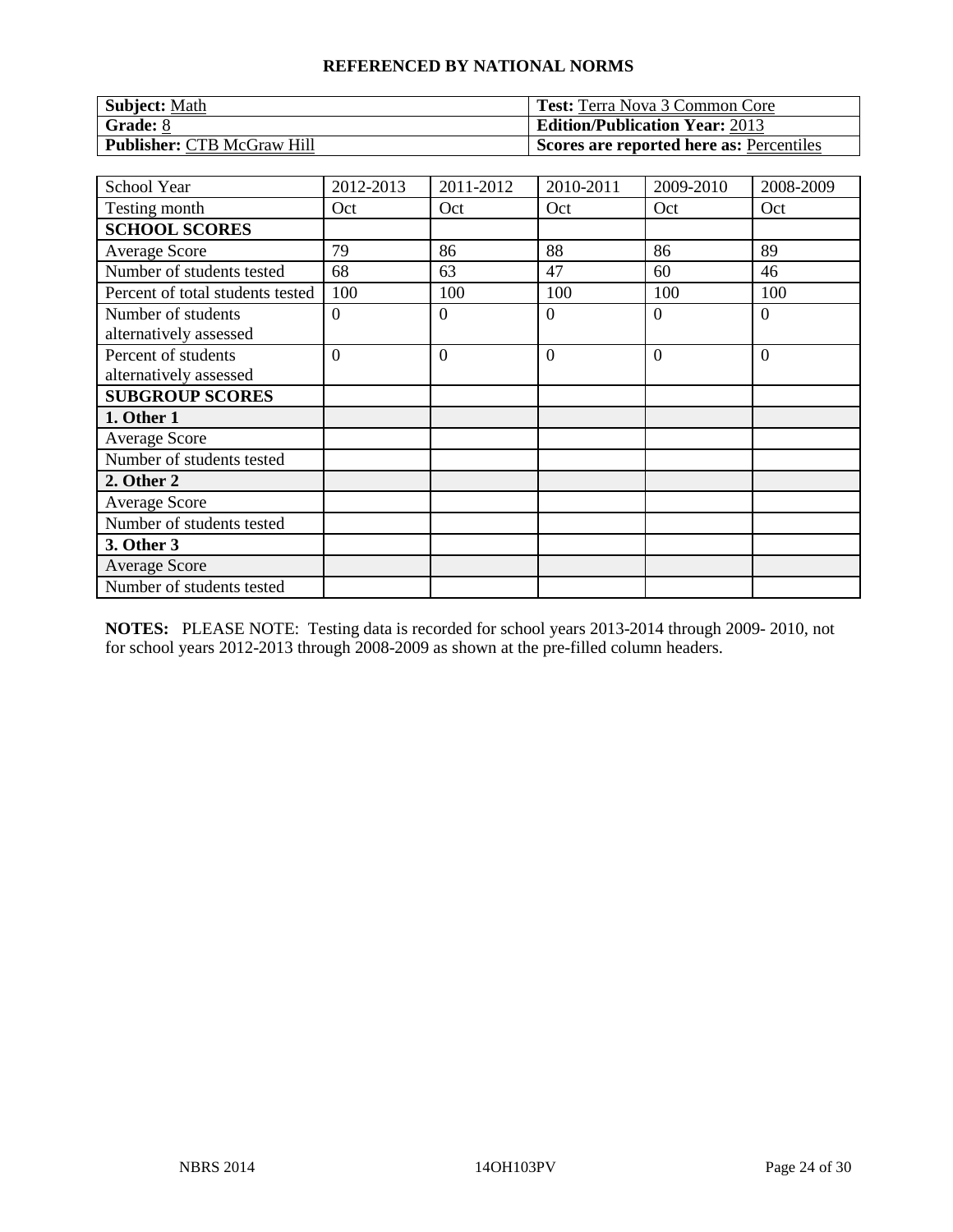| <b>Subject: Reading/ELA</b>       | <b>Test:</b> Terra Nova 3 Common Core    |
|-----------------------------------|------------------------------------------|
| Grade: 3                          | <b>Edition/Publication Year: 2013</b>    |
| <b>Publisher: CTB McGraw Hill</b> | Scores are reported here as: Percentiles |

| School Year                                   | 2012-2013      | 2011-2012      | 2010-2011      | 2009-2010 | 2008-2009      |
|-----------------------------------------------|----------------|----------------|----------------|-----------|----------------|
| Testing month                                 | Oct            | Oct            | Oct            | Oct       | Oct            |
| <b>SCHOOL SCORES</b>                          |                |                |                |           |                |
| <b>Average Score</b>                          | 75             | 84             | 83             | 83        | 83             |
| Number of students tested                     | 62             | 67             | 64             | 58        | 67             |
| Percent of total students tested              | 100            | 100            | 100            | 100       | 100            |
| Number of students                            | $\overline{0}$ | $\theta$       | $\theta$       | 0         | $\overline{0}$ |
| alternatively assessed                        |                |                |                |           |                |
| Percent of students<br>alternatively assessed | $\overline{0}$ | $\overline{0}$ | $\overline{0}$ | $\Omega$  | $\overline{0}$ |
| <b>SUBGROUP SCORES</b>                        |                |                |                |           |                |
| 1. Other 1                                    |                |                |                |           |                |
| <b>Average Score</b>                          |                |                |                |           |                |
| Number of students tested                     |                |                |                |           |                |
| 2. Other 2                                    |                |                |                |           |                |
| <b>Average Score</b>                          |                |                |                |           |                |
| Number of students tested                     |                |                |                |           |                |
| 3. Other 3                                    |                |                |                |           |                |
| <b>Average Score</b>                          |                |                |                |           |                |
| Number of students tested                     |                |                |                |           |                |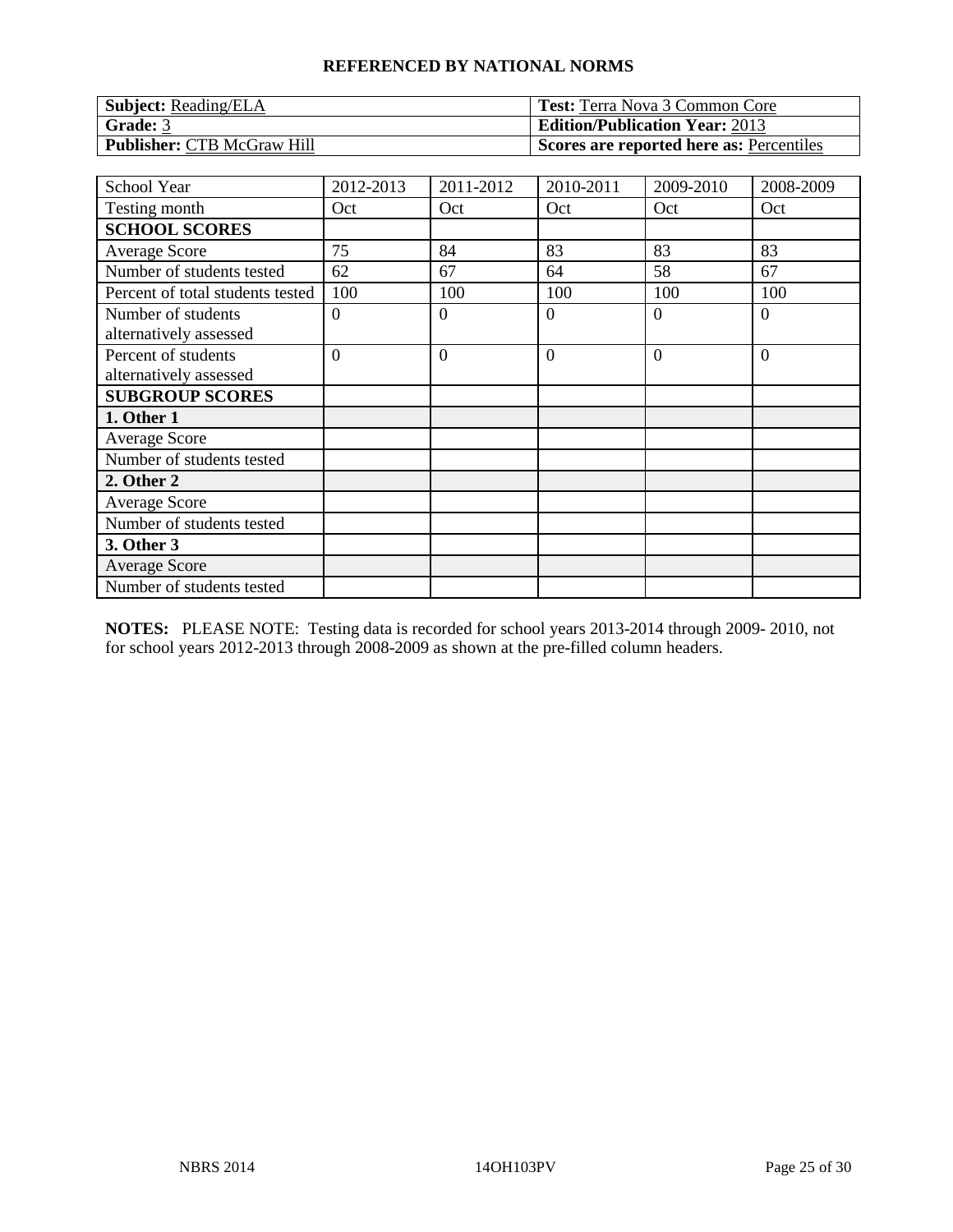| <b>Subject:</b> Reading/ELA       | <b>Test:</b> Terra Nova 3 Common Core    |
|-----------------------------------|------------------------------------------|
| <b>Grade: 4</b>                   | <b>Edition/Publication Year: 2013</b>    |
| <b>Publisher: CTB McGraw Hill</b> | Scores are reported here as: Percentiles |

| School Year                                   | 2012-2013      | 2011-2012 | 2010-2011 | 2009-2010 | 2008-2009 |
|-----------------------------------------------|----------------|-----------|-----------|-----------|-----------|
| Testing month                                 | Oct            | Oct       | Oct       | Oct       | Oct       |
| <b>SCHOOL SCORES</b>                          |                |           |           |           |           |
| <b>Average Score</b>                          | 85             | 80        | 82        | 76        | 83        |
| Number of students tested                     | 65             | 60        | 57        | 72        | 66        |
| Percent of total students tested              | 100            | 100       | 100       | 100       | 100       |
| Number of students<br>alternatively assessed  | $\overline{0}$ | $\Omega$  | $\theta$  | $\Omega$  | $\theta$  |
| Percent of students<br>alternatively assessed |                |           |           |           |           |
| <b>SUBGROUP SCORES</b>                        |                |           |           |           |           |
| 1. Other 1                                    |                |           |           |           |           |
| <b>Average Score</b>                          |                |           |           |           |           |
| Number of students tested                     |                |           |           |           |           |
| 2. Other 2                                    |                |           |           |           |           |
| <b>Average Score</b>                          |                |           |           |           |           |
| Number of students tested                     |                |           |           |           |           |
| 3. Other 3                                    |                |           |           |           |           |
| <b>Average Score</b>                          |                |           |           |           |           |
| Number of students tested                     |                |           |           |           |           |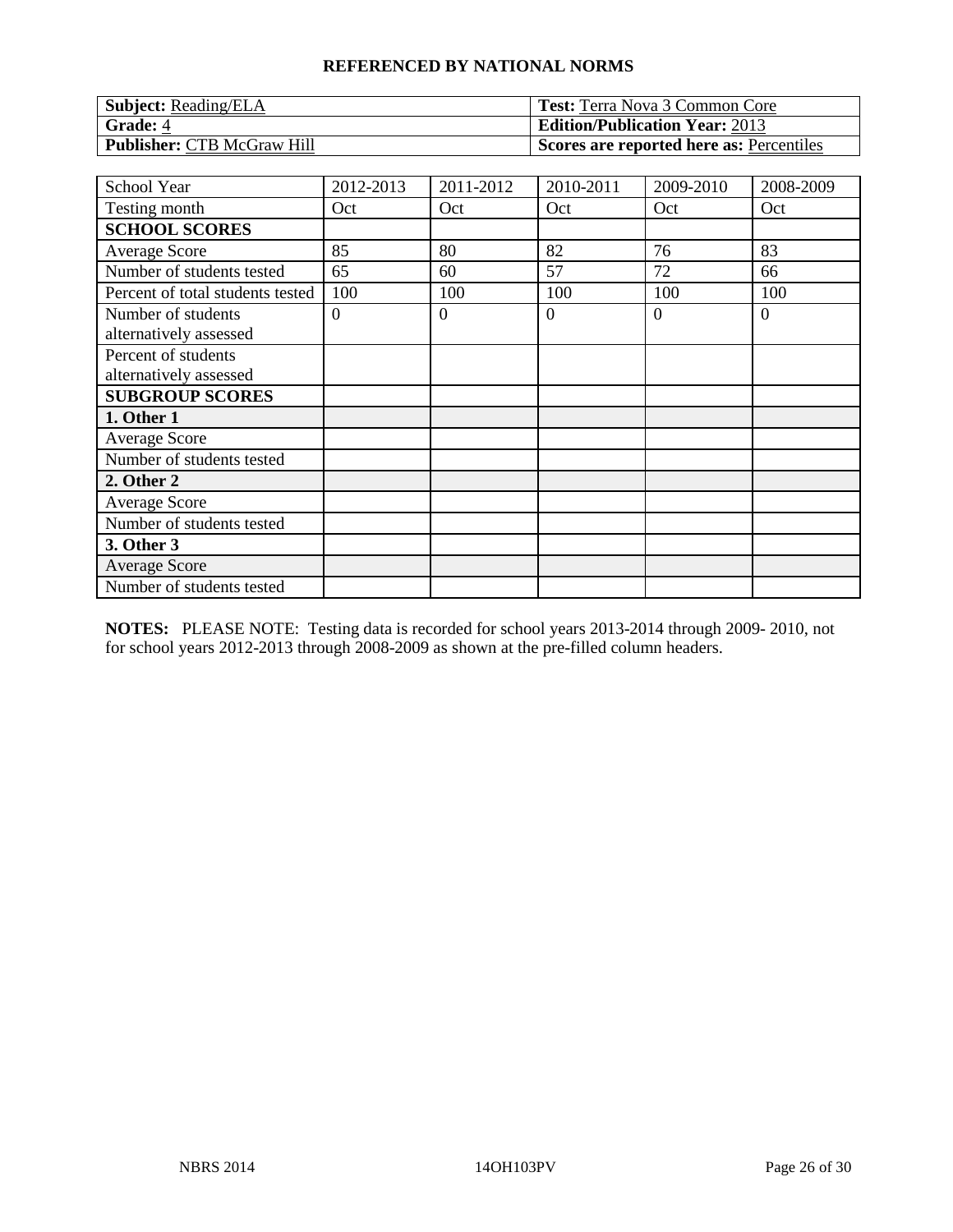| <b>Subject:</b> Reading/ELA       | <b>Test:</b> Terra Nova 3 Common Core    |
|-----------------------------------|------------------------------------------|
| Grade: 5                          | <b>Edition/Publication Year: 2013</b>    |
| <b>Publisher: CTB McGraw Hill</b> | Scores are reported here as: Percentiles |

| School Year                                   | 2012-2013      | 2011-2012      | 2010-2011      | 2009-2010 | 2008-2009      |
|-----------------------------------------------|----------------|----------------|----------------|-----------|----------------|
| Testing month                                 | Oct            | Oct            | Oct            | Oct       | Oct            |
| <b>SCHOOL SCORES</b>                          |                |                |                |           |                |
| <b>Average Score</b>                          | 80             | 80             | 75             | 78        | 79             |
| Number of students tested                     | 61             | 57             | 65             | 69        | 66             |
| Percent of total students tested              | 100            | 100            | 98             | 100       | 100            |
| Number of students<br>alternatively assessed  | $\overline{0}$ | $\Omega$       | $\theta$       | $\Omega$  | $\theta$       |
| Percent of students<br>alternatively assessed | $\overline{0}$ | $\overline{0}$ | $\overline{0}$ | $\Omega$  | $\overline{0}$ |
| <b>SUBGROUP SCORES</b>                        |                |                |                |           |                |
| 1. Other 1                                    |                |                |                |           |                |
| <b>Average Score</b>                          |                |                |                |           |                |
| Number of students tested                     |                |                |                |           |                |
| 2. Other 2                                    |                |                |                |           |                |
| <b>Average Score</b>                          |                |                |                |           |                |
| Number of students tested                     |                |                |                |           |                |
| 3. Other 3                                    |                |                |                |           |                |
| <b>Average Score</b>                          |                |                |                |           |                |
| Number of students tested                     |                |                |                |           |                |

**NOTES:** PLEASE NOTE: Testing data is recorded for school years 2013-2014 through 2009- 2010, not for school years 2012-2013 through 2008-2009 as shown at the pre-filled column headers. One student in grade 5 did not test in October 2011 due to a traumatic brain injury.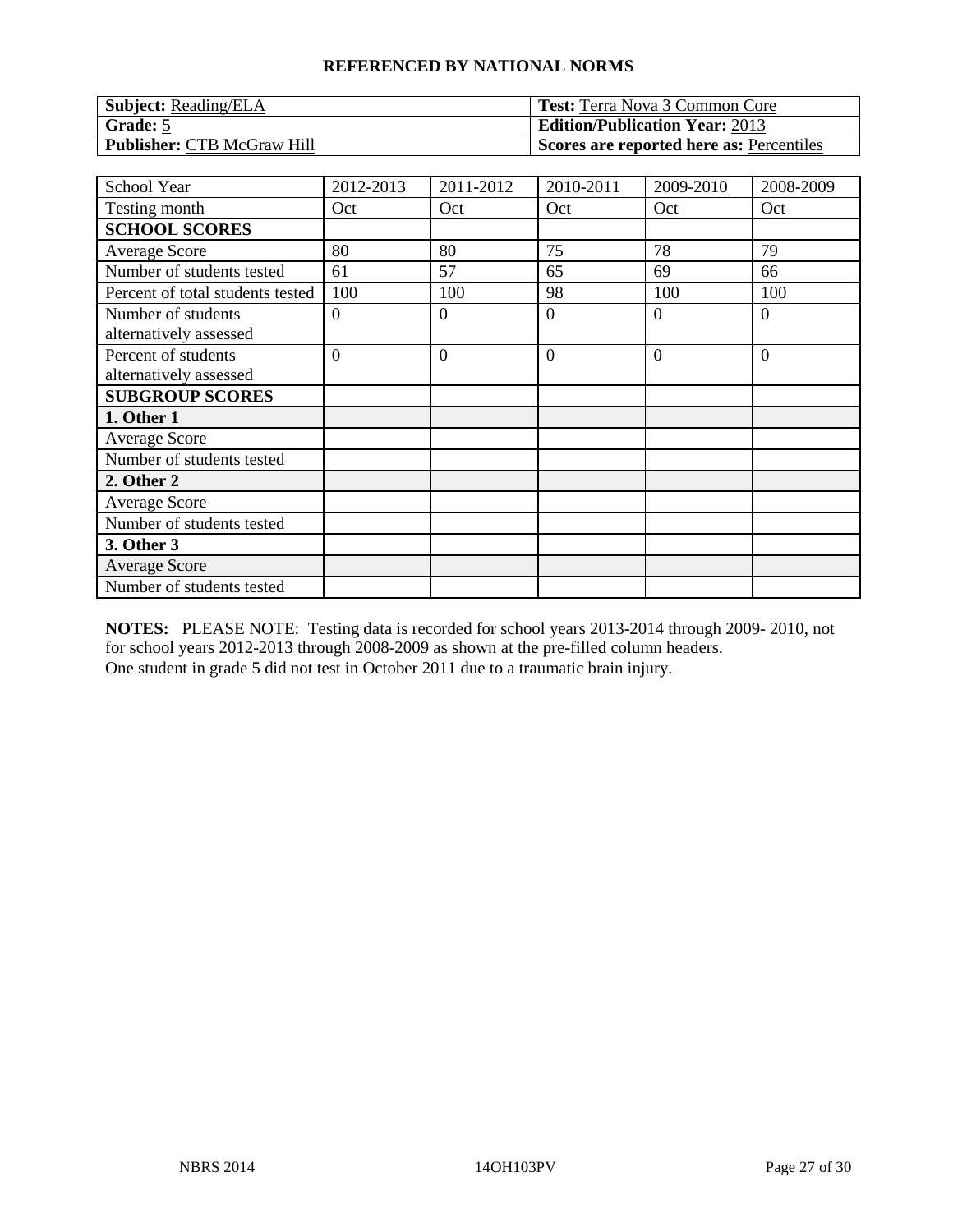| <b>Subject:</b> Reading/ELA       | <b>Test:</b> Terra Nova 3 Common Core                 |
|-----------------------------------|-------------------------------------------------------|
| Grade: 6                          | <b>Edition/Publication Year: 2013</b>                 |
| <b>Publisher: CTB McGraw Hill</b> | <sup>1</sup> Scores are reported here as: Percentiles |

| School Year                      | 2012-2013      | 2011-2012      | 2010-2011      | 2009-2010 | 2008-2009      |
|----------------------------------|----------------|----------------|----------------|-----------|----------------|
| Testing month                    | Oct            | Oct            | Oct            | Oct       | Oct            |
| <b>SCHOOL SCORES</b>             |                |                |                |           |                |
| <b>Average Score</b>             | 87             | 82             | 84             | 86        | 89             |
| Number of students tested        | 52             | 68             | 67             | 63        | 48             |
| Percent of total students tested | 100            | 98.6           | 98.5           | 100       | 100            |
| Number of students               | $\overline{0}$ | $\overline{0}$ | $\overline{0}$ | $\Omega$  | $\overline{0}$ |
| alternatively assessed           |                |                |                |           |                |
| Percent of students              | $\Omega$       | $\overline{0}$ | $\overline{0}$ | $\Omega$  | $\overline{0}$ |
| alternatively assessed           |                |                |                |           |                |
| <b>SUBGROUP SCORES</b>           |                |                |                |           |                |
| 1. Other 1                       |                |                |                |           |                |
| <b>Average Score</b>             |                |                |                |           |                |
| Number of students tested        |                |                |                |           |                |
| 2. Other 2                       |                |                |                |           |                |
| <b>Average Score</b>             |                |                |                |           |                |
| Number of students tested        |                |                |                |           |                |
| 3. Other 3                       |                |                |                |           |                |
| <b>Average Score</b>             |                |                |                |           |                |
| Number of students tested        |                |                |                |           |                |

**NOTES:** PLEASE NOTE: Testing data is recorded for school years 2013-2014 through 2009- 2010, not for school years 2012-2013 through 2008-2009 as shown at the pre-filled column headers. One student did not test in grade 6 in 2011 and one student in grade 6 did not test in 2012 due to traumatic brain injuries.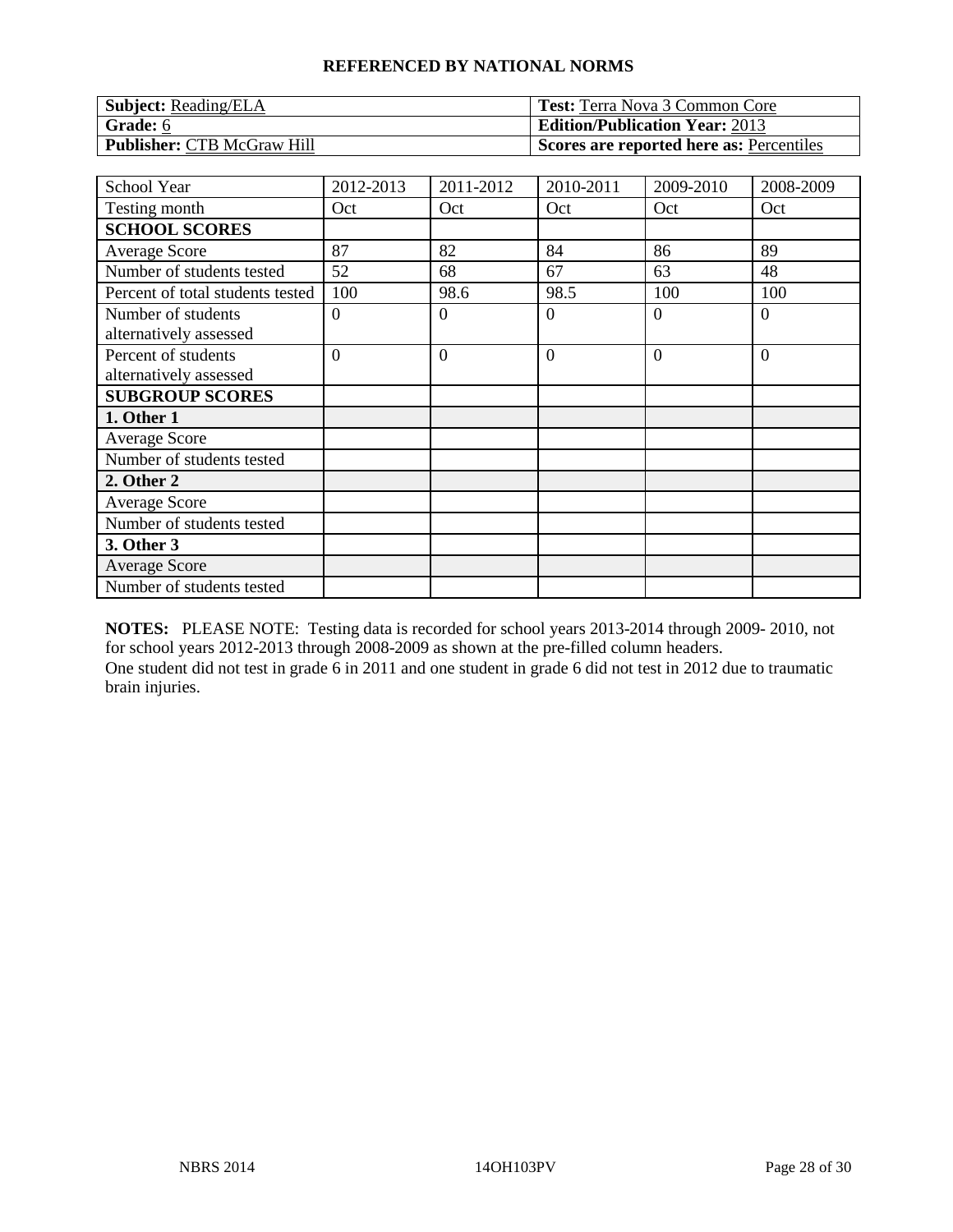| <b>Subject:</b> Reading/ELA       | <b>Test:</b> Terra Nova 3 Common Core    |
|-----------------------------------|------------------------------------------|
| Grade: 7                          | <b>Edition/Publication Year: 2013</b>    |
| <b>Publisher: CTB McGraw Hill</b> | Scores are reported here as: Percentiles |

| School Year                                   | 2012-2013      | 2011-2012      | 2010-2011      | 2009-2010 | 2008-2009      |
|-----------------------------------------------|----------------|----------------|----------------|-----------|----------------|
| Testing month                                 | Oct            | Oct            | Oct            | Oct       | Oct            |
| <b>SCHOOL SCORES</b>                          |                |                |                |           |                |
| <b>Average Score</b>                          | 80             | 82             | 86             | 90        | 87             |
| Number of students tested                     | 67             | 69             | 63             | 45        | 61             |
| Percent of total students tested              | 97             | 100            | 100            | 100       | 100            |
| Number of students<br>alternatively assessed  | $\overline{0}$ | $\theta$       | $\theta$       | 0         | $\overline{0}$ |
| Percent of students<br>alternatively assessed | $\overline{0}$ | $\overline{0}$ | $\overline{0}$ | $\Omega$  | $\overline{0}$ |
| <b>SUBGROUP SCORES</b>                        |                |                |                |           |                |
| 1. Other 1                                    |                |                |                |           |                |
| <b>Average Score</b>                          |                |                |                |           |                |
| Number of students tested                     |                |                |                |           |                |
| 2. Other 2                                    |                |                |                |           |                |
| <b>Average Score</b>                          |                |                |                |           |                |
| Number of students tested                     |                |                |                |           |                |
| 3. Other 3                                    |                |                |                |           |                |
| <b>Average Score</b>                          |                |                |                |           |                |
| Number of students tested                     |                |                |                |           |                |

**NOTES:** PLEASE NOTE: Testing data is recorded for school years 2013-2014 through 2009- 2010, not for school years 2012-2013 through 2008-2009 as shown at the pre-filled column headers. Two students in grade 7 did not test in October 2013 due to traumatic brain injuries.